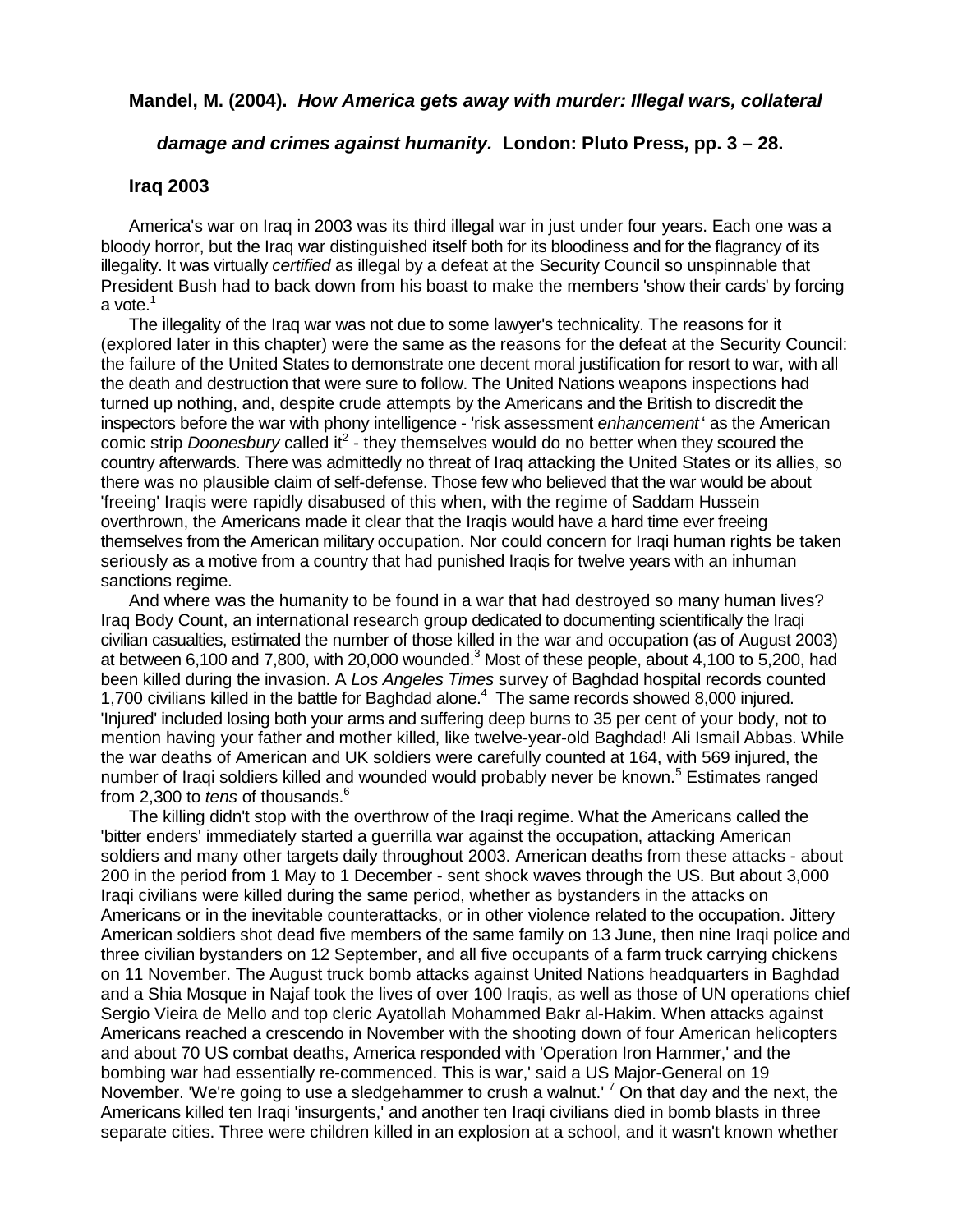the bomb had been placed there or one of the children had been playing with 'unexploded ordnance.' <sup>8</sup>

Compounding the violence was the fact, soon evident, that the US had done virtually no planning for actually administering Iraq after it had been conquered. A country reduced it to a fifth of its pre-1991 productive capacity by more than a decade of sanctions quickly descended into the chaos of looting, violent crime and sabotage. Not only the treasures of the Baghdad Museum, but the hospitals, schools and power plants were stripped of everything that wasn't bolted down. The murder rate soared, and oil, water and electricity systems remained a shambles throughout 2003. Already in June, with anti-American discontent and guerrilla attacks steadily rising, US ground forces commander Lt. Gen. David McKiernan had concluded that 'Iraq will be a combat zone for some time.'<sup>9</sup>

In early 2003 a global anti-war movement the likes of which had never before been seen demonstrated in its millions to show that the world did not believe the revolving justifications the Americans kept serving up for the war. A poll released by the American Pew Research Center on the day before the war showed opposition in every country surveyed except for the United States, including America's main ally Britain, where opposition ran at 51 to 39 per cent. Opposition was massive not only in opposing countries like France (75 percent opposed to the war, to 20 percent in favour), Germany (69 to 27 percent) and Russia (87 to 10 percent) but also in 'Coalition of the Willing' countries Italy (81 to 17 percent), Spain (81 to 13 percent), Poland (73 to 21 percent) and Turkey (86 to 12 percent).<sup>10</sup> The world was convinced that this was not a war fought because of some new realities of terrorism, weapons of mass destruction, much less for 'freedom,' but rather for the old familiar reasons of empire: private wealth and public strategic power. Iraq had the secondlargest oil reserves in the world, a source of both, and it was clear that the Americans wanted to be the ones in charge, not only of Iraq, but of the whole, increasingly unstable region.<sup>11</sup> '[W]hy does the administration seem unconcerned about an exit strategy from Iraq once Saddam is toppled? Because we won't be leaving. Having conquered Iraq, the United States will create permanent military bases in that country from which to dominate the Middle East.' <sup>12</sup> The ancient coinage of empire, 'credibility,' was at stake: 'Every ten years or so, the United States needs to pick up some small crappy little country and throw it against the wall, just to show the world we mean business.<sup>' 13</sup>

The world's representatives at the United Nations and on the Security Council, prodded by opinion on the world's streets, scrutinized America's trumped-up claims that some legitimate collective interest or human good was at stake and rejected them. Despite the enormous pressure it could wield as the richest and most powerful country in the world, the United States was able to muster only four votes for war out of the 15 on the Security Council, the body entrusted by the 191 members of the United Nations (including the US) with the duty to decide matters of war and peace.

In technical terms this was a war of 'aggression' - the legal word for a war that does not fall within the narrow confines of the right of self-defense and has not been authorized by the Security Council as absolutely necessary in the collective interest of international peace and security. What does it mean for a country to wage a war of aggression? If we judge it by the standards laid down by the Nuremberg Tribunal that judged the Nazis after World War II, it is the *supreme international crime.* The first count against the Nazis in the Nuremberg Charter was the 'crime against peace ... namely planning, preparation, initiation [and] waging of a war of aggression, or a war in violation of international treaties' - international treaties just like the Charter of the United Nations. The judges of the Tribunal came from the four victorious powers America, Russia, Britain and France. In one of the best-known passages from the judgment of the Tribunal they declared:

*War is essentially an evil thing. Its consequences are not confined to the belligerent states alone, but affect the whole world. To initiate a war of aggression, therefore, is not only an international crime; it is the supreme international crime differing only from other war crimes in that it contains within itself the accumulated evil of the whole.*<sup>14</sup>

So according to this foundation judgment of all international criminal law, the Americans, and that means their leaders - Messrs. Bush, Rumsfeld and Powell, General Franks, Ms. Rice, etc., and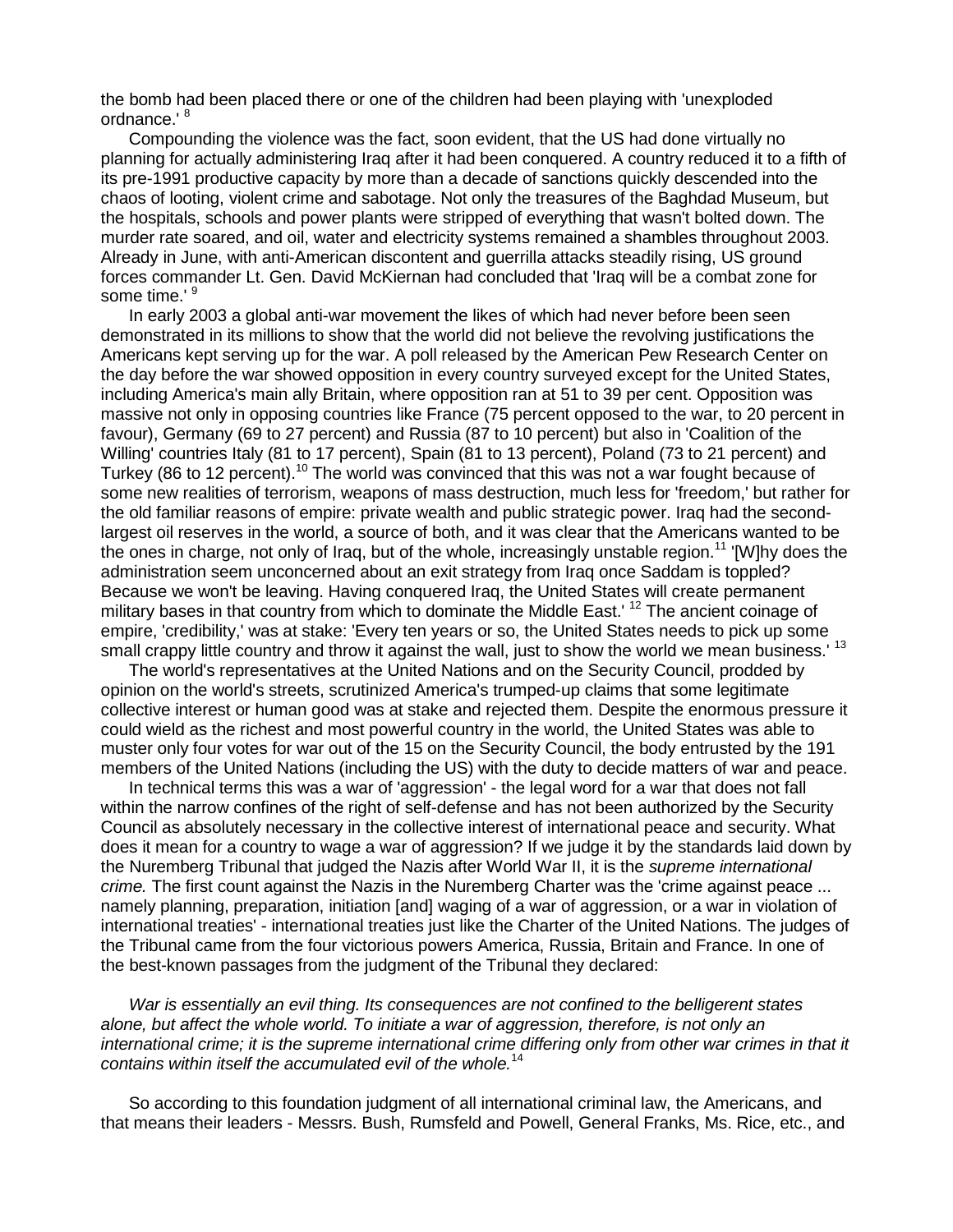their associates Messrs. Blair, Hoon, Straw, et al. - are guilty of having committed the supreme international crime in Iraq, the one that contains within itself the accumulated evil of the whole. But even more than this: these leaders are also quilty for every act of violence with which this war was pursued. In the words of the American Chief Prosecutor at the Tribunal, the much-venerated American Supreme Court Justice Robert H. Jackson:

Any resort to war - any kind of war - is a resort to means that are inherently criminal. War inevitably is a course of killings, assaults, deprivations of liberty, and destruction of property. An honestly defensive war is, of course, legal and saves those lawfully conducting it from criminality. *But inherently criminal acts cannot be defended by showing that those who committed them were engaged in a war, when war itself is illegal.* The very minimum legal consequence of the treaties making aggressive war illegal is to strip those who incite or wage them of every defense the law ever gave, and to leave the war-makers subject to judgment by the usually accepted principles of the law of crimes.<sup>15</sup>

In other words, President Bush and his colleagues are legally guilty of the murder of many thousands of people, not to mention the grievous assault of many tens of thousands more and so on down the list of the most serious crimes in the criminal codes of every country of the world. It's the kind of thing that, when done on a fraction of the scale in the Bush family's Texas, gets you a one-way ticket to the lethal injection chamber. And it doesn't matter that the war was authorized by the American Congress, even if that made it legal according to American law, because the fact that a war is legal according to the law of the country that launches it is irrelevant to international law. The Nazi war was legal according to Nazi law. International law is about *international* norms and *international* treaties, like the Charter of the United Nations (to which, all appearances to the contrary, the Americans are still parties) that made the war unquestionably illegal. According to Principle II of the *Principles of International Law Recognized in the Charter of the Nuremberg Tribunal and in the Judgement of the Tribunal: '*The fact that internal law does not impose a penalty for an act which constitutes a crime under international law does not relieve the person who committed that act from responsibility under international law.<sup>' 16</sup> Principle III adds: The fact that a person who committed an act which constitutes a crime under international law acted as Head of State or responsible government official does not relieve him from responsibility under international law.'

But the President isn't headed for Death Row, he's not even going to court. Because, for all we hear about war crimes and international criminal courts, there isn't one that has any jurisdiction over these supreme criminals for their supreme crimes. There is a brand new International Criminal Court at The Hague that is supposed to try people for war crimes, but, in order not to offend the Americans - who aren't even parties to the Court - it doesn't have jurisdiction over the supreme crime of starting an illegal war in the first place, only the lesser ones, crimes against the so-called 'laws and customs of war.' It's as if there were no law against murder, only murdering without reasonable regard for the safety of bystanders. Think of it as a loophole.' One Nuremberg prosecutor wrote at the time that, since the laws and customs of war are typically violated by both sides, they are 'at best a fragile barrier between the violence of war and its victims ... [A] modern war, no matter how chivalrous, involves so much misery that to punish deviations from the conventions without punishing the instigators of an aggressive war seems like *a mocking exercise in gentlemanly futility.'* <sup>17</sup>

It's because of this 'loophole' that there was so much talk during the Iraq war about the Geneva Conventions and the 'laws and customs of war' but nothing about the crime of starting the war itself. When the attack was launched, stern warnings were issued to all the 'belligerents' by Human Rights Watch, Amnesty International and groups with lesser prominence, reminding them of their duties under the laws and customs of war.<sup>18</sup> But neither said a single word about the illegality of the war itself or the supreme criminal responsibility under international law of the leaders of the countries that had started it. During the war, too, an enormous amount was said about the lesser crimes. The US was very vocal about the mistreatment of American prisoners of war, who were, according to the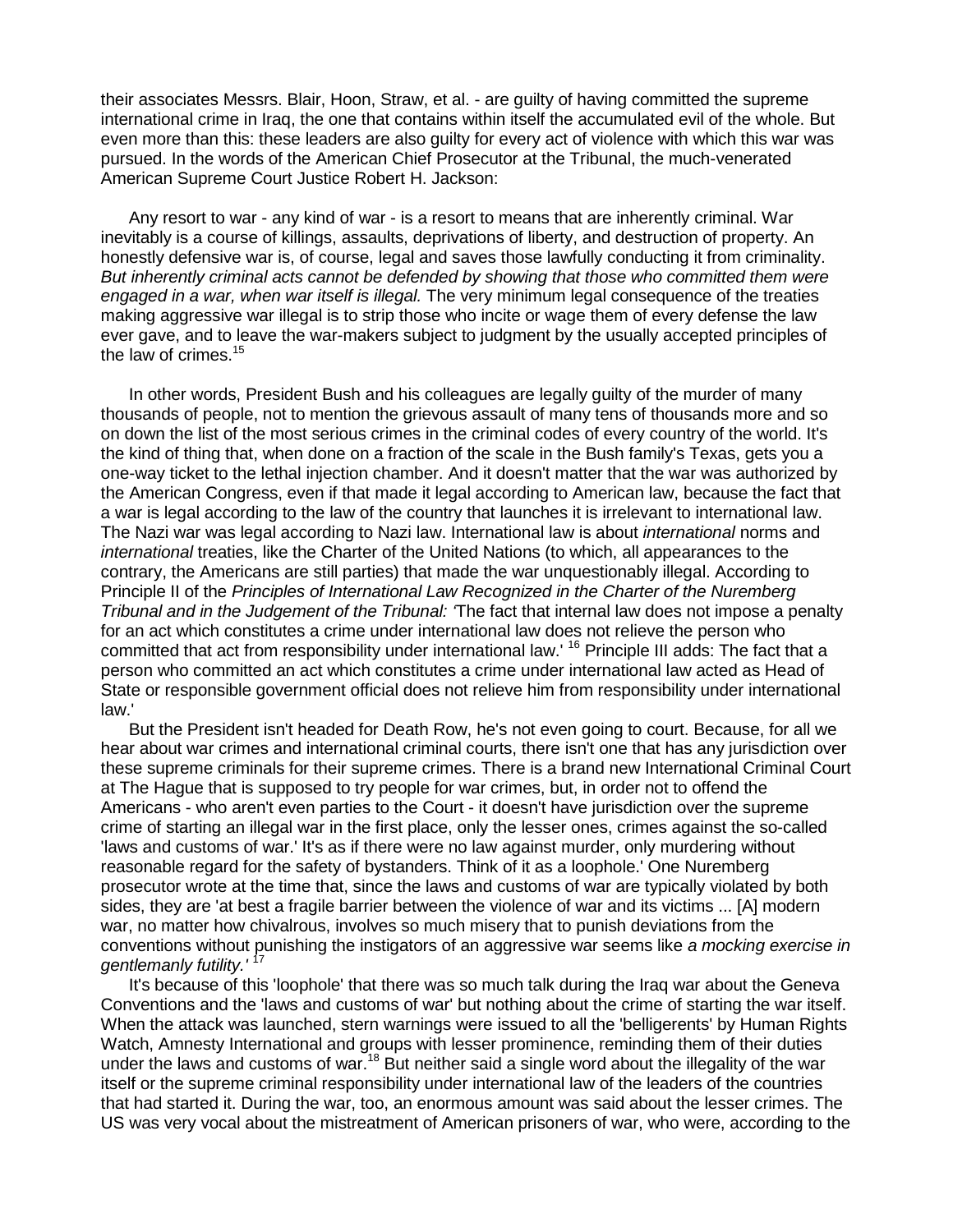US, subject to 'humiliating and insulting circumstances designed to make them objects of public curiosity' contrary to Article 14 of the Third Geneva Convention. Amnesty International agreed that questioning US prisoners on Iraqi TV was wrong, but pointed out that the Americans were violating the very same proscriptions, not only with respect to Iraqi prisoners, but also the steady stream of prisoners it had sent and was continuing to send to Guantanamo Bay, which it had unilaterally declared a Geneva-Conventions-free zone.<sup>19</sup>

The Department of Defense also complained about Iraq's alleged 'perfidy' in using fake surrenders and dressing soldiers as civilians, to draw the invaders into ambush. $^{20}$  When a suicide bomber disguised as a taxi-driver blew himself up along with four American soldiers at a checkpoint, Human Rights Watch condemned it as 'perfidy,' distinguishable from permissible 'ruses of war' and even 'suicidal attacks by undisguised military forces' because 'they do not depend on taking advantage of an enemy's willingness to abide by the law protecting non-combatants.<sup>' 21</sup> Then an American tank opened fire at a car loaded with people at a checkpoint near Karbala and killed ten civilians, five of them children. There were conflicting accounts of whether there had been adequate warning, but the army spokesman Brig. Gen. Vince Brooks was quick to point to cases of 'perfidy' as the context.

General Brooks suggested that other checkpoints had been rushed by several Iraqi vehicles at a time; sometimes a car carrying civilians would precede others full of armed combatants. He would not say whether that had been the case on Monday.<sup>22</sup>

At his press conference, General Brooks invoked the soldiers' 'inherent right to self-defense' and said, 'While we regret the loss of any civilian lives, at this point they remain unavoidable, as they have been throughout history.<sup>' 23</sup> Amnesty International was also critical of these 'perfidious' practices for the way they endangered civilians, but they also condemned the invading forces for the use of inherently indiscriminate cluster bombs and the bombing of a TV station. Amnesty also questioned whether the required precautions were being taken to protect civilians, and called for investigations into civilian deaths like those at the Karbala checkpoint and the shooting of demonstrators in Falluja.<sup>24</sup>

But never once did Amnesty International, let alone Human Rights Watch, mention the fundamental reason why none of the these incidents really had to be investigated at all - namely that all of this death and destruction was legally, as well as morally, on the heads of the invaders, whatever precautions they claimed to take, because it was due to an illegal, aggressive war. Every death was a crime for which the leaders of the invading coalition were personally, criminally responsible. When General Brooks said the soldiers at the Karbala checkpoint were exercising their 'inherent right to self-defense' he was talking nonsense: an aggressor has no right to self-defense. If you break into someone's house and hold them at gunpoint and they try to kill you but you kill them first, they're guilty of nothing and you're guilty of murder.<sup>25</sup> General Brooks got one thing right: civilian deaths *'remain unavoidable, as they have been throughout history.'* Which means that the people who started this war knew that precisely this kind of thing would happen. And that's why they're guilty of murder (see Chapter 2). The *best* they can say for themselves is that the thousands of dead were the *absolute minimum* that anyone could expect from the war they started.

Despite all this, and despite the evidence of major coalition criminality against civilians reported by independent journalists such as Robert Fisk<sup>26</sup> and John Pilger,<sup>27</sup> when the time came for talking about prosecution, the only subjects were Saddam Hussein and his associates. In fact, because the Iraqi war crimes of 2003 were, after all, rather minor in the context, attention was turned to digging up the graves of all Saddam's crimes from the time of the first Gulf War. There would definitely be trials, it was just a question of where: in The Hague (with Slobodan Milosevic), in the US, or in American-run Iraq.<sup>28</sup> For reasons explored in Chapter 7, it was the last option that had been settled upon by the time of the capture of Saddam in December 2003. But the trials had been announced much earlier by the Bush administration - a few days prior to the war, in fact - and the point of the announcement was obviously not to commit America to trying Saddam - they were trying to *kill* him at that point - but to justify the illegal war.<sup>29</sup> Likewise for the war criminal provisions in the post-war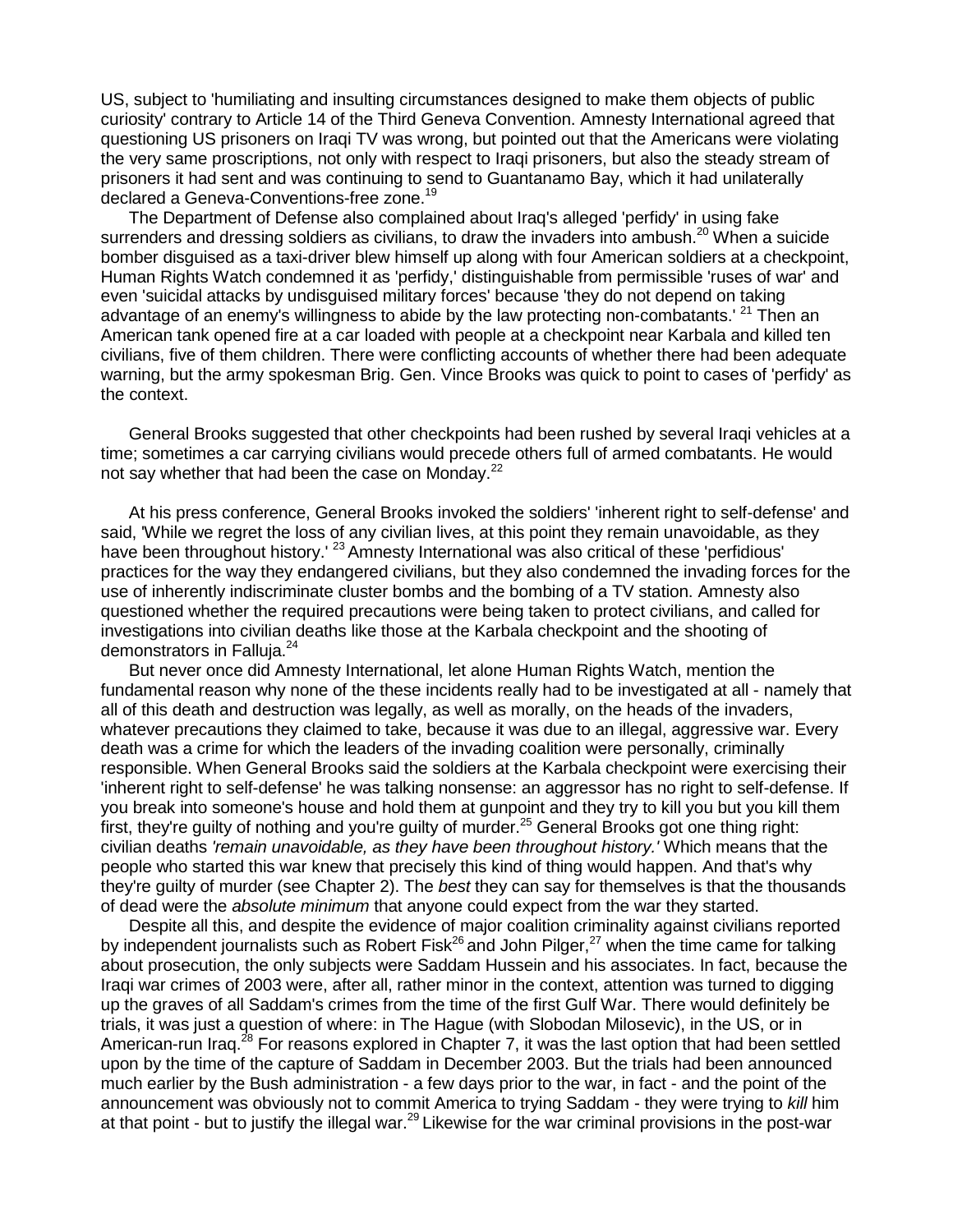Security Council Resolutions, and indeed all the earnest pondering after Saddam's capture. No mention in any of this, of course, of the enormous complicity of the supreme criminals in these very crimes, and no question of their prosecution for the supreme crime they had just committed, not even for any of the lesser crimes. The Americans were boycotting the International Criminal Court, and when the famous Belgian 'universal jurisdiction' law was invoked by some Iraqis against General Tommy Franks for indiscriminate and even deliberate attacks on civilians, it turned out the law had just been changed so that the charges would now be sent for 'investigation' to ... the United States.<sup>30</sup>

So here is the problem with international criminal law: it lets the Americans get away, not only with murder, but with the supreme international crime, and it punishes only the individual evils of the Americans' enemies - even though these are but the inevitable result of this supreme crime that 'contains within itself the accumulated evil of the whole.' It does this so regularly that it cannot be regarded as some minor kink that has to be worked out of the system. Despite international criminal law's banner commitment to 'ending impunity,' its operating principle is really one of *'selective*  impunity.'

The question is, what is this war crimes business about that always winds up punishing only the 'usual suspects'? In an attempt to answer it, the rest of Part I explores the criminality of the Iraq war and the two illegal wars that preceded it, as well as the concepts of collateral damage, self-defense and humanitarian intervention. Part II examines the various species of international criminal law in action, especially the International Criminal Tribunal for the Former Yugoslavia, but also the new International Criminal Court and other types of 'universal jurisdiction.'

## **The Law and the War Against Iraq**

The war against Iraq was denounced as illegal by a great many experts on international law throughout the world. They vastly outnumbered those few, mainly the protagonist governments and their hired guns, who defended its legality. You can pursue the details of these arguments from the sources themselves.<sup>31</sup> It should be enough here to briefly outline the main points.

International law prohibits the use of military force by one state against another, except on one of two conditions: either it is pursuant to a valid authorization by the Security Council of the United Nations, or it is in the exercise of the narrowly defined 'inherent right of self-defense.' The first condition dates from the Charter of the United Nations of 1946, a treaty binding on all its members and the supreme document of international law. The second pre-dates the Charter but is preserved and limited by it. To these two accepted cases, it has been advocated (without much success) that there be added a third, namely 'humanitarian intervention.' The Americans tried to justify their war against Iraq by reference to all three criteria. Self-defense and humanitarian intervention are discussed in detail in Chapters 2 and 3 respectively, so they will be touched upon only briefly here. What needs some attention is the question of Security Council authorization.

## **Security Council Authorization**

The Charter of the United Nations is essentially an anti-war document. Its very first words condemn war as a 'scourge':

#### *We the Peoples of the United Nations*

*Determined to save succeeding generations from the scourge of war, which twice in our lifetime has brought untold sorrow to mankind ...*

The principles by which the Charter seeks to save us from war include these:

### Article 2

3. All Members shall settle their international disputes by peaceful means in such a manner that international peace and security, and justice, are not endangered.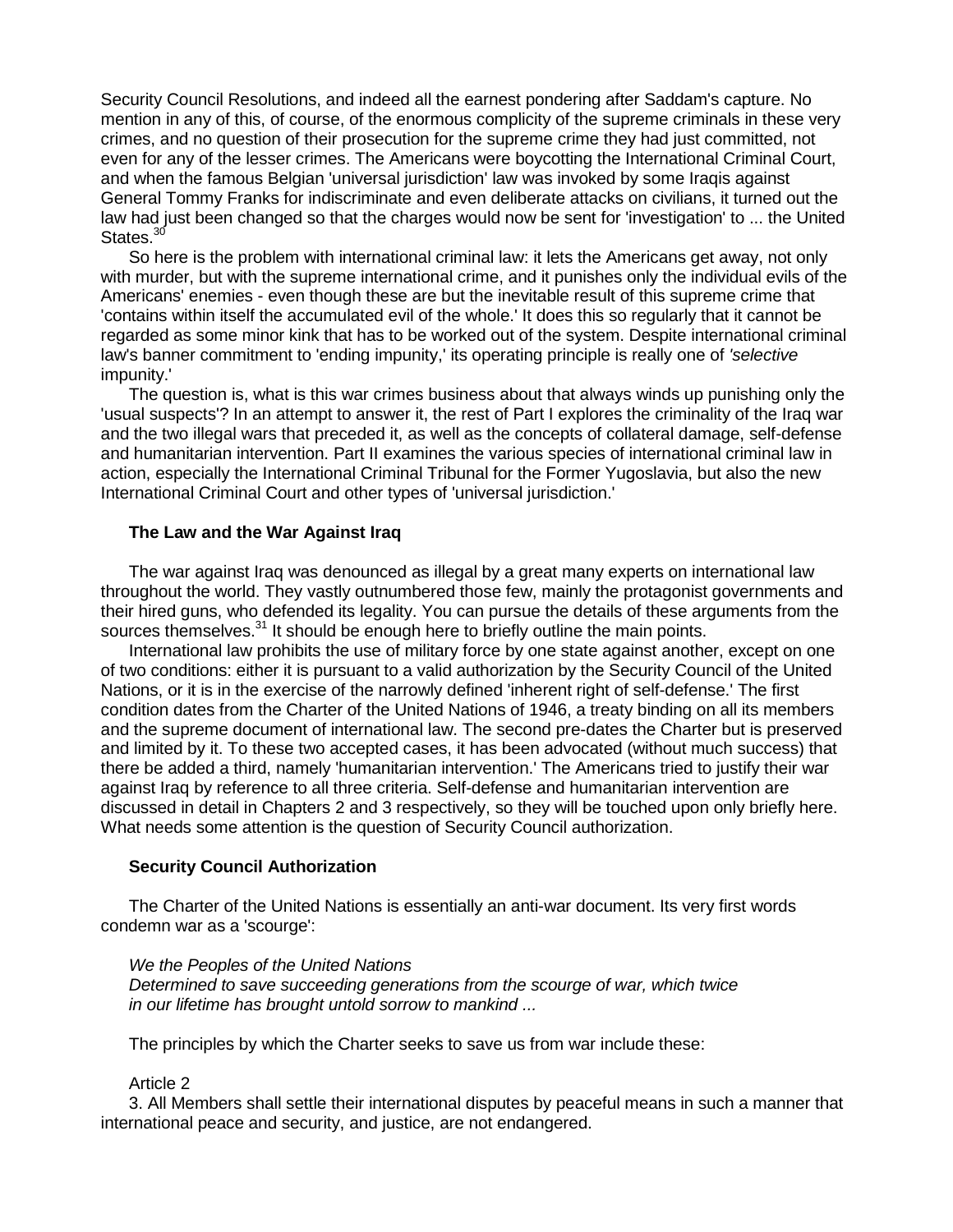4. All Members shall refrain in their international relations from the threat or use of force against the territorial integrity or political independence of any state, or in any other manner inconsistent with the Purposes of the United Nations.

The Charter does not ban the use of force completely, but it creates a powerful presumption against it by concentrating the authority for its legitimate use in the Security Council. Even the right to self-defense is only temporary under the Charter, until the Security Council can intervene (see Chapter 2). The idea of concentrating this authority in the Security Council is to fulfill a fundamental objective of the Charter, namely 'to ensure by the acceptance of principles and the institution of methods, *that armed force shall not be used, save in the common interest ,..*<sup>32</sup> The Security Council's quasi-monopoly over the legitimate use of force aims to ensure that it is used in the 'common interest' by the Council's *representative* nature. It is made up of 15 member states, ten of which are elected for two-year terms by a 2/3 vote of the General Assembly of all the 191 members of the United Nations, which represents virtually the entire population of the world. In March 2003, the elected members were Angola, Chile, Germany, Pakistan, Spain, Bulgaria, Cameroon, Guinea, Mexico, and Syria. In addition to these ten, of course, there are the five Permanent Members (the United States, Russia, China, France and the United Kingdom), each with a veto on any decision of the Council. While Resolutions of the Security Council can pass with nine affirmative votes, even 14 cannot act over the objection of one of the Permanent Members. This means that the Permanent Members cannot act without complete support from each other and substantial support from members elected by all the other members of the United Nations; but any one of the Permanent Members can defeat any action of the Security Council. The system is clearly less than perfectly democratic, but it doesn't take much reflection to see that it's better at ensuring force is used only in the 'common interest' than is the Americans acting alone, or even with their self-appointed 'Coalition of the Willing.'

Article 24 of the Charter gives the Security Council 'primary responsibility for the maintenance of international peace and security,' and all Members 'agree that in carrying out its duties under this responsibility the Security Council acts on their behalf.' But even the Security Council has limits on its power. The second paragraph of Article 24 provides that, '[i]n discharging these duties the Security Council shall act in accordance with the Purposes and Principles of the United Nations' and within 'specific powers ... laid down in Chapters VI, VII, VIII, and XII.' What are these 'specific powers'? Chapter VI provides for the 'pacific settlement of disputes.' It requires that the parties to any dispute 'shall, first of all, seek a solution by negotiation, enquiry, mediation, conciliation, arbitration, judicial settlement, resort to regional agencies or arrangements, or other peaceful means of their own choice' (Article 33). If they fail to settle the dispute on their own, Article 37 lays down the absolute requirement that 'they shall refer it to the Security Council.' Chapter VII - 'Action with respect to threats to the peace, breaches of the peace and acts of aggression' - is the part that provides the Security Council with authority to use coercive measures including armed force, but only as 'may be necessary to maintain or restore international peace and security.' It also has the power to 'make recommendations' (Article 39), or to employ 'measures not involving the use of armed force,' which 'may include complete or partial interruption of economic relations and of rail, sea, air, postal, telegraphic, radio, and other means of communication, and the severance of diplomatic relations.' Article 42 provides, finally, for the use of armed force:

Should the Security Council consider that measures provided for in Article 41 would be inadequate or have proved to be inadequate, it may take such action by air, sea, or land forces as may be necessary to maintain or restore international peace and security. Such action may include demonstrations, blockade, and other operations by air, sea, or land forces of Members of the United Nations.

The American mass media tried its best in early 2003 to portray the Security Council as some dubious, meddling, alien body imposing itself on the United States; but it can be seen from this that nothing is further from the truth. This is not the International Criminal Court that the US has never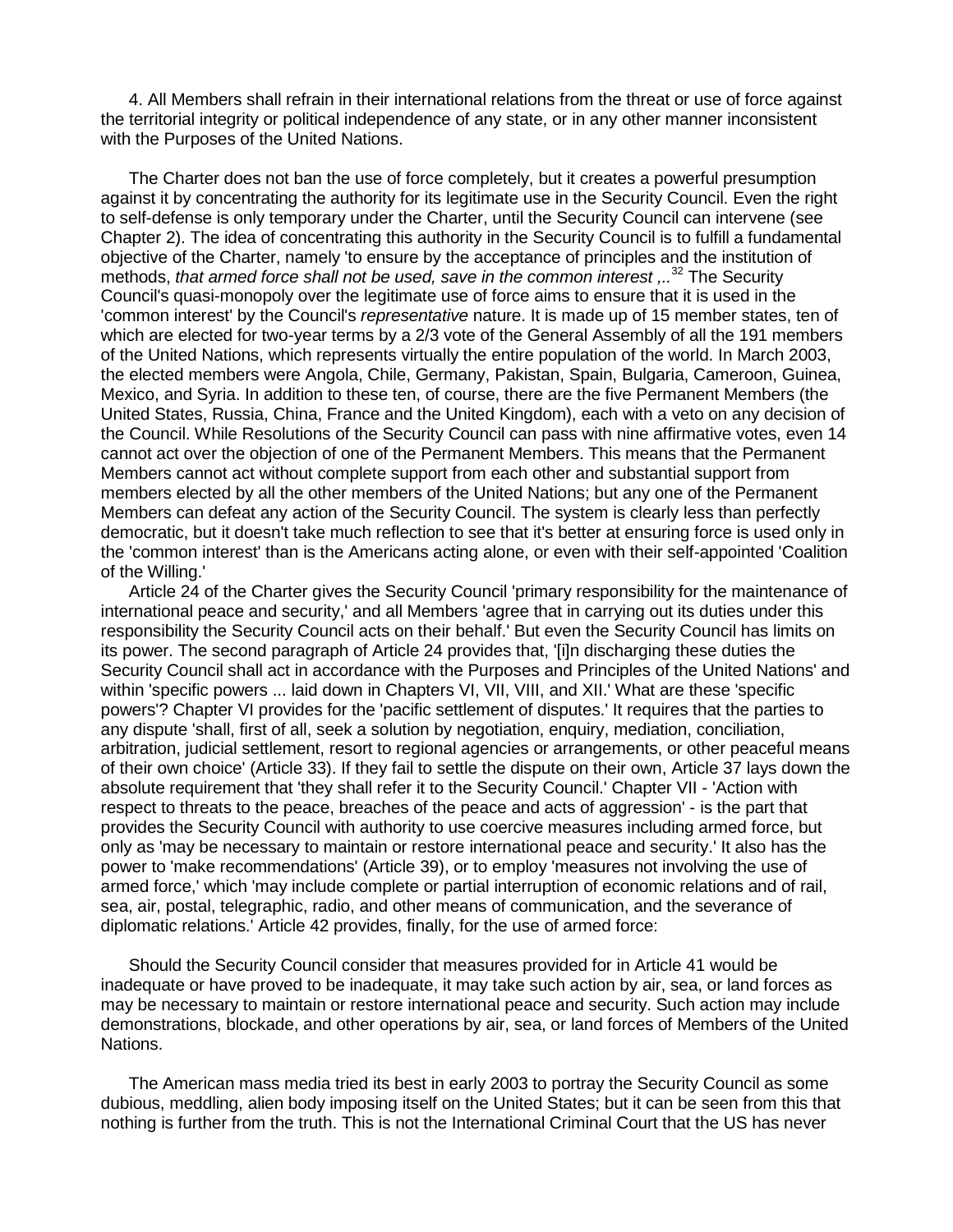accepted. The Security Council has been made the supreme international authority over war and peace by a solemn treaty, drafted, signed and still voluntarily adhered to by the United States, along with each of the 191 Member States of the United Nations. It is binding on all members as a condition of their membership: 'All Members, in order to ensure to all of them the rights and benefits resulting from membership, shall fulfill in good faith the obligations assumed by them in accordance with the present Charter.' 33

Hence the importance of demonstrating that the Security Council has authorized any given use of force. In his pre-war speeches of 6 March and 17 March 2003, President Bush made the issue of 'weapons of mass destruction' the central theme. But, according to Bush, possession of them by Iraq not only posed a threat to the United States, it also put Iraq in defiance of Security Council Resolutions, and these authorized the United States to go to war:

Under Resolutions 678 and 687, both still in effect, the United States and our allies are authorized to use force in ridding Iraq of weapons of mass destruction. This is not a question of authority, it is a question of will. Last September, I went to the U.N. General Assembly and urged the nations of the world to unite and bring an end to this danger. On 8th November, the Security Council unanimously passed Resolution 1441, finding Iraq in material breach of its obligations and vowing serious consequences if Iraq did not fully and immediately disarm. Today, no nation can possibly claim that Iraq has disarmed. And it will not disarm so long as Saddam Hussein holds power.34

Now, in fact, none of these Resolutions, taken singly or combined, can be made to read as authorizing military action by the United States - not on its own or with any number of allies, not in any imaginable circumstances in 2003 or at any time after 1991. You just have to read them to see for yourself.

Resolution 678 of 29 November 1990 explicitly, if euphemistically, authorized the unilateral use of force, but it did so only for very specific purposes, none of which had any relevance to the war of 2003. Resolution 678 was the one that authorized the first Gulf War. It was a brief Resolution, following eleven previous ones dealing with the crisis that started with Iraq's invasion of Kuwait on 2 August 1990. It said that the Security Council

1. *Demands* that Iraq comply fully with Resolution 660 (1990) and all subsequent relevant Resolutions, and decides while maintaining all its decisions, to allow Iraq one final opportunity, as a pause of goodwill, to do so;

2. *Authorizes* Member States co-operating with the government of Kuwait, unless Iraq on or before 15 January 1991 fully implements, as set forth in paragraph 1 above, the above-mentioned Resolutions, to use all necessary means to uphold and implement Resolution 660 (1990) and all subsequent relevant Resolutions and to restore international peace and security in the area ...

Resolution 660, the one that the 'necessary means' were supposed to enforce, was relatively short and had essentially two operative paragraphs. They said that the Security Council

1. *Condemns* the Iraqi invasion of Kuwait;

2. *Demands* that Iraq withdraw immediately and unconditionally all its forces to the positions in which they were located on 1 August 1990 ...

Resolution 678 said that all necessary means could also be used to enforce 'all subsequent relevant Resolutions/ but this could only help the United States in 2003 if it meant all *future*  Resolutions (a rather reckless blank check, it might be thought, for the Council to write). In fact, the phrase specifically refers to the ten listed Resolutions passed between 2 August and 28 November 1990, specified in the preamble to 678 as 'the above-mentioned subsequent relevant Resolutions.' All of these Resolutions had only one object: ending the invasion of Kuwait and all the behavior associated with it. Even the 'restoration of peace and security in the area' was specifically restricted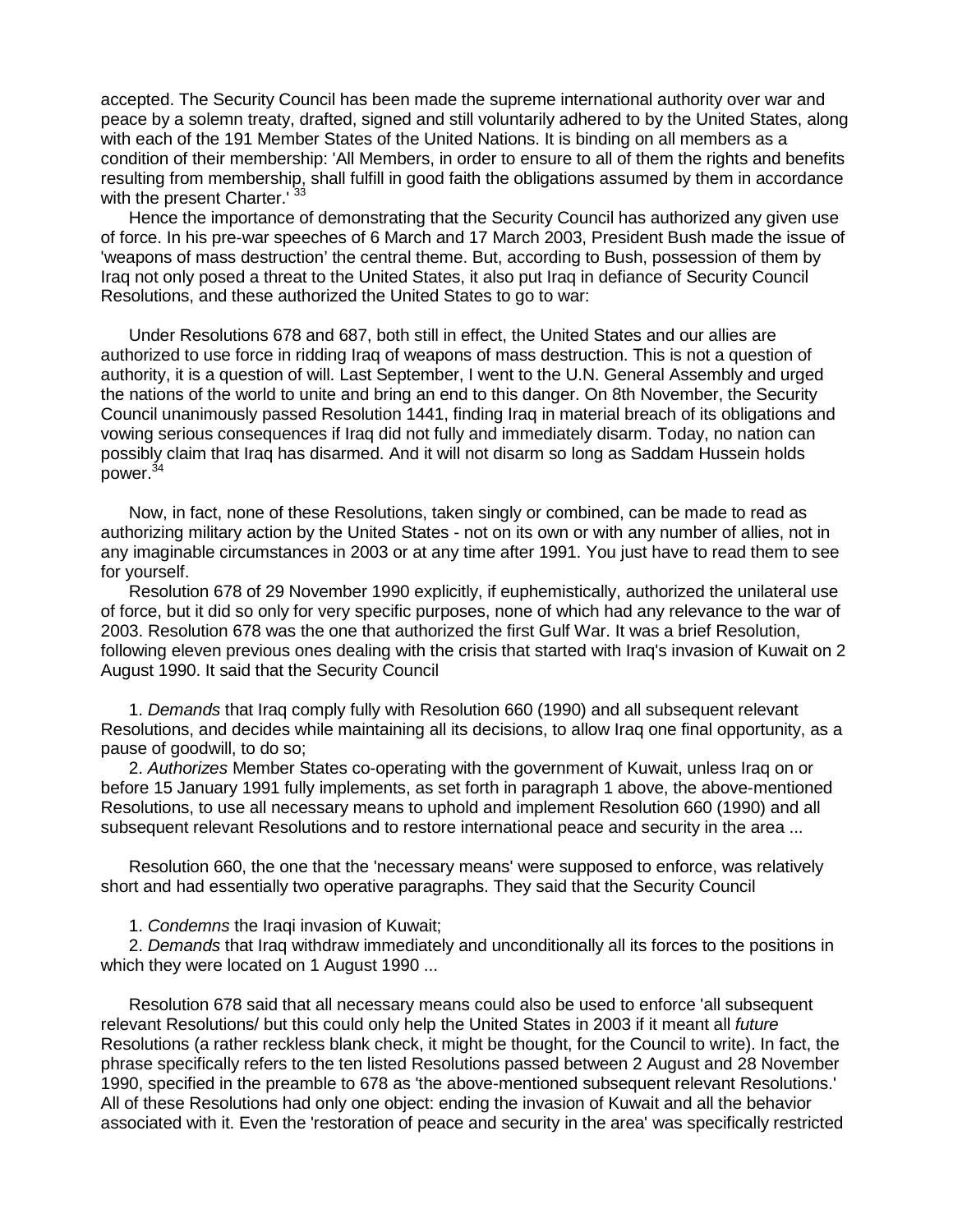by the preamble: 'Determining that there exists a breach of international peace and security *as regards the Iraqi invasion of Kuwait.'* <sup>35</sup> It did not authorize any state to militarily and unilaterally enforce peace in the Middle East (which might be bad news for Israel).

The main thing to notice about Resolution 678 is that it specifically authorized both 'all necessary means' and their unilateral deployment by individual member states (such as the US). Many protested in 1990-1 that war was not necessary in the circumstances, meaning either that the use of force was invalid under the Resolution, or the Resolution itself was invalid as a breach of the Council's duty under the Charter to exhaust peaceful means. But nobody could doubt, and nobody has doubted, that 'all necessary means' *could* include military force. The next thing to notice about Resolution 678 is that the authorization was expressly for a specific purpose: to eject Iraq from Kuwait. And since Iraq had definitively quit Kuwait (and was declared 'liberated' by President Bush Sr.) on 27 February 1991, the Resolution obviously had not the slightest relevance to justifying the war of 2003.

The third thing to notice is that neither Resolution 678 nor any of the prior eleven said a word about 'weapons of mass destruction.' That was up to Resolution 687 of 3 April 1991, the second Resolution mentioned by President Bush in March 2003. Resolution 687 indeed imposed major disarmament obligations on Iraq, but it did not even *suggest* that any member state could enforce them through the use of force. Not 'all necessary means,' not any means whatsoever. Quite the contrary, it said that a ceasefire would go into effect as soon as Iraq *notified* the UN of its acceptance of the terms of the Resolution. Paragraph 33 declared that *'upon official notification by Iraq to the Secretary-General and to the Security Council of its acceptance of the above provisions,*  a formal ceasefire is effective between Iraq and Kuwait and the Member States cooperating with Kuwait in accordance with Resolution 678 (1990).<sup>136</sup> Iraq promptly gave this official notification, by letter of 6 April 1991 from its Permanent Representative at the UN to the President of the Security Council and the Secretary-General of the United Nations. The letter detailed Iraq's (rather wellfounded) objections to the Resolution, but it ended with an unequivocal: 'Iraq ... has no choice but to accept this Resolution.' <sup>37</sup> The ceasefire then went into effect. By paragraph 34 of the same Resolution, the Security Council decided 'to remain seized of the matter and to take such further steps as may be required for the implementation of the present Resolution and to secure peace and security in the region.' Whence the inspections regime and the many other measures of the Resolutions that followed, all of them lacking any hint that any member state could use military force in the event that Iraq did not comply.

So neither 678 nor 687 could possibly be read to authorize the use of force in 2003 by the US and the UK. That leaves 1441, of 8 November 2002. Resolution 1441 made a lot of demands on Iraq, many completely unreasonable, given that the US and its client state Israel vastly out-gun Iraq in weapons of mass destruction, however defined, and that Israel has vastly out-defied Iraq in the matter of Security Council Resolutions. But Resolution 1441 did not say or even imply that any state or group of states could attack the country for failing to comply with any of those demands.

Resolution 1441 said that the Security Council 'Decides that Iraq has been and remains in material breach of its obligations under relevant Resolutions, including Resolution 687 (1991),' and that it 'Decides ... to afford Iraq, by this Resolution, a final opportunity to comply with its disarmament obligations under relevant Resolutions of the Council; and accordingly decides to set up an enhanced inspection regime ...'It also said that non-compliance 'will be reported to the Council for assessment' and directed the Security Council 'to convene immediately' on receipt of the weapons inspectors' report 'in order to consider the situation and the need for full compliance with all of the relevant Council Resolutions.' Resolution 1441 further 'Recalls, in that context, that the Council has repeatedly warned Iraq it will face serious consequences as a result of its continued violations of its obligations.' (The Resolution did not actually *warn* of those consequences itself, as President Bush and the press repeatedly misinformed the public.) All these words were carefully chosen after alternative versions were picked over between 2 October 2002, when the Americans submitted their first draft, and 8 November, when the final very different draft was passed. Their meaning is all too plain: the Security Council was serious about Iraqi compliance with its disarmament requirements, but it was the responsibility of the *Security Council* to decide whether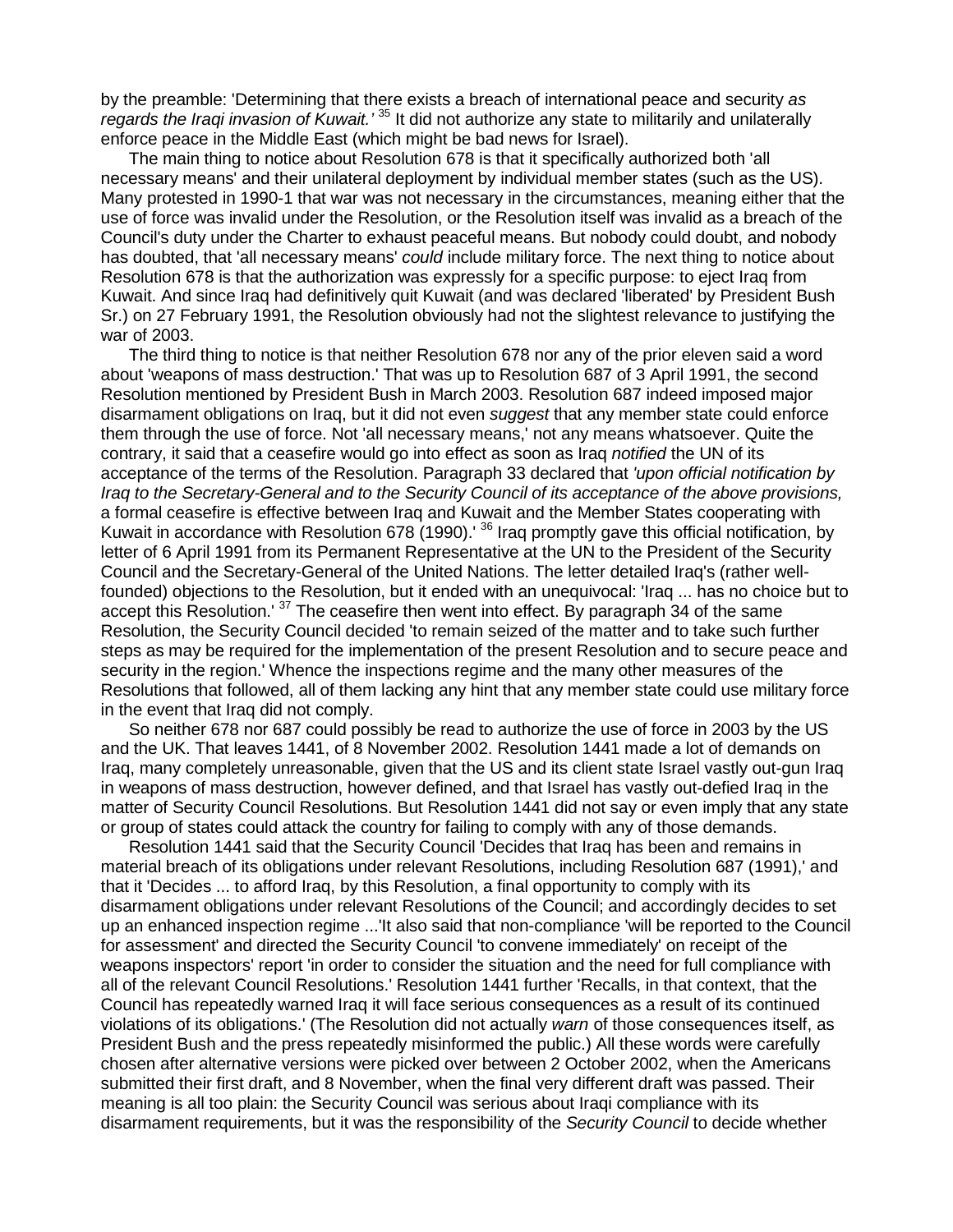and to what extent there had been compliance, and what to do about it. That means the Security Council *as an institution,* all 15 members voting according to the rules written into the Charter of the United Nations, which require a majority of nine for any action, with no vetoes from any of the five Permanent Members.

What Resolution 1441 lacked, in other words, was any hint of authorization of unilateral military action, much less the explicit 'authorizes member states to use all necessary means' found in 678. This was no slip. These very words were in the draft submitted by the US to the members of the Council on 2 October 2002:

10. Decides that false statements or omissions in the declaration submitted by Iraq to the Council and failure by Iraq at any time to comply and cooperate fully in accordance with the provisions laid out in this Resolution, shall constitute a further material breach of Iraq's obligations, and that such breach *authorizes member states to use all necessary means* to restore international peace and security in the area.<sup>38</sup>

But this draft was rejected, and the final, italicized words were nowhere to be found in  $1441.^{39}$ The Americans came back on 25 October with a formulation that omitted the objectionable words and concluded with 'shall constitute a further material breach of Iraq's obligations.' <sup>40</sup> Even that was rejected by the other members of the Council, who insisted that the words 'and will be reported to the Council for assessment' be added, making it clear that the Council itself would decide the consequences of any 'material breach.'

There was an attempt to make something out of the words 'material breach' as they appear in an earlier part of 1441: '[The Security Council] *Decides* that Iraq has been and remains in material breach of its obligations under relevant Resolutions, including Resolution 687 (1991).' Since 687 was the ceasefire Resolution, some lawyers argued that the declaration in 1441 that Iraq was in 'material breach' had the effect of releasing the United States from its ceasefire obligations under 687, as if it were a treaty. One big problem with this theory is that for a material breach to suspend a *multilateral* treaty, 'unanimous agreement' by all the parties is required. The ceasefire of 1991 was not just between Iraq and America but between Iraq and *all* the forces aiding Kuwait, a coalition of 34 countries, among them many vocal opponents of the 2003 war, such as France, Germany, Saudi Arabia and Syria. Nobody heard any of them saying that they wanted to rescind the ceasefire.<sup>41</sup>

An even bigger problem with this theory is that it depends on an obviously willful misreading of Resolutions 1441 and 687. Resolution 1441 doesn't say that Iraq has been in material breach of the *ceasefire conditions* of 687, but rather its *disarmament obligations* under 687. The ceasefire conditions were quite distinct from the disarmament obligations themselves. They consisted only of the *notification of Iraq's acceptance* of the disarmament obligations. Ongoing compliance with the actual obligations was not made a condition of the ceasefire. This may sound like a quibble, but it is actually very important. The American argument depends on reading 687 to mean that a resumption of hostilities was to remain perpetually at the discretion of any party to the ceasefire, if they didn't think that Iraq was living up to its disarmament obligations. But 687 says the ceasefire will go into effect the moment Iraq says it agrees to the terms, and leaves it to the Security Council as a body to police those terms. The 'material breach' theory wants us to assume that the Security Council used the wrong language to describe what it really wanted, namely to give any party the unilateral right to re-start the war at any time, thus renouncing Council control over the question of war and peace. But the Security Council acts through Resolutions and we have the authority of no less a figure than George W. Bush himself for the importance of giving their words 'merit and weight':

This is not only an important moment for the security of our nation; I believe it's an important moment for the Security Council itself.... And the fundamental question facing the Security Council is, will its words mean anything? When the Security Council speaks, will - will the words have merit and weight $2^{42}$ 

Well said, Mr. President, but to give the Security Council's words 'merit and weight' means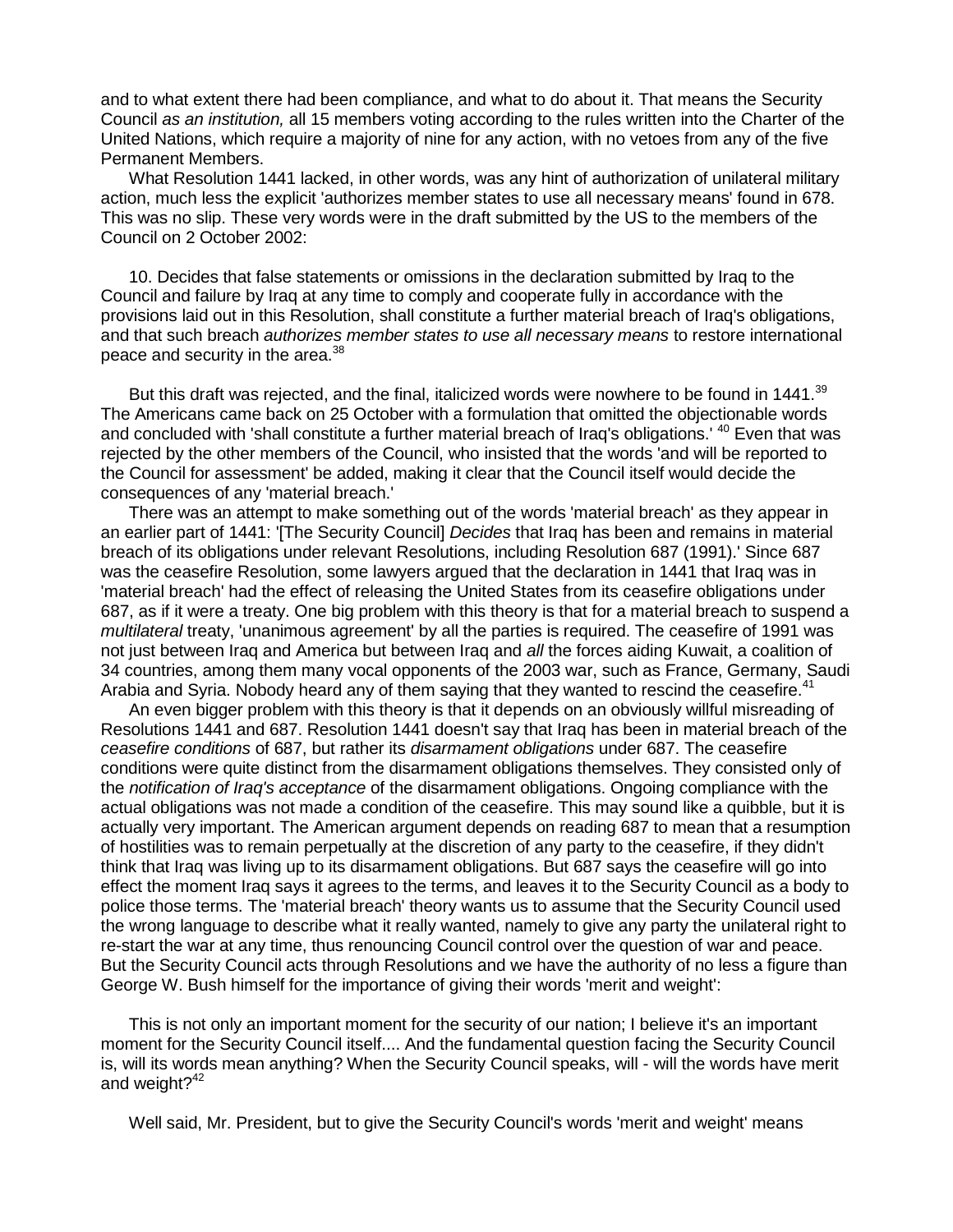concluding that 678, 687 and 1441 could not possibly be read as authorizing America's war.

In fact, even the last, ill-fated Resolution introduced by the US, UK and Spain in February 2003 could not be read as authorizing force, since it merely referred back to 1441 and declared, rather melodramatically, that 'Iraq has failed to take the final opportunity afforded to it in Resolution 1441  $(2002)$ .<sup>43</sup> But everybody knew what the Americans were going to try to do with these words if the Resolution passed, and since the inspectors were calling for more time to carry out the job the Council had given them, France and Russia declared they would veto the Resolution if it came to a vote. The sponsors then desperately tried to get a majority of the Council to agree, pretending the veto was unimportant. This, even though America exercises the veto more than all the other Security Council members put together: 76 out of a total of 138 vetoes since 1966.<sup>44</sup> Without the American veto, Israel would have been sanctioned long ago for violating dozens of Security Council Resolutions over its 36 years of occupation of the Palestinian territories. Without the American veto, Boutros Boutros-Ghali would not have been replaced by the more US-friendly Kofi Annan as Secretary General.45 But not only did a *majority* in the Security Council elude the Americans on this Resolution; when they finally backed out of the 'card-showing' contest, the three sponsors had only been able to add Bulgaria to their list, for a grand total of *four votes* out of 15, and only two out of five veto-bearing permanent members.<sup>45</sup>

The Americans are well known to international lawyers for trying 'to distort the words of Resolutions ... in order to claim to be acting on behalf of the international community.<sup>47</sup> Even before the war of 2003, they and the UK had been bombing Iraq, and killing Iraqis, for a decade to enforce self-declared 'no-fly' zones in Iraqi territory under the supposed authority of Resolution 688 of 5 April 1991. But all that Resolution did was innocently 'appeal' to 'all Member States and to all humanitarian organizations to contribute to ... humanitarian relief efforts' being undertaken by the Secretary General. The American and British forces expanded this to the right to bomb any facilities capable of threatening their military flights over Iraqi territory. It was widely acknowledged that those attacks had no basis in the Resolution, and the Bush administration strikes of early 2001 were protested by European NATO members.<sup>48</sup> All humanitarian pretext for this was dropped in the leadup to the 2003 war when, as the inspections were being carried out, the bombing was clearly designed to 'soften up' Iraqi defenses for the impending war, well before even the United States had declared that its 'diplomatic efforts' had been exhausted.<sup>49</sup> The Americans engaged in the same Resolution twisting in Afghanistan in 2001 (see Chapter 2) and, before that, in Kosovo in 1999 (see Chapter 3). In 1998, after obtaining a Resolution on Iraq that clearly stopped short of authorizing the unilateral use of force to back up weapons inspections, they simply said, 'We think it does' and bombed away.<sup>50</sup> But where the law is concerned, it doesn't matter what they 'think,' it's what the Resolution actually *says* that matters.

Everything turns on the elemental difference between means and ends. The Charter gives the Security Council a number of options short of military force to get its Resolutions put into effect. In its Resolutions the Council (always with the vote of the veto-wielding Americans) very carefully delineates not only the ends but also the means. Then the Americans come in and argue that, whatever the means chosen by the Security Council, the US is free to use military force. They even write it into their domestic law, though they themselves take care to be very specific about means: The President is authorized to use the Armed Forces of the United States as he determines to be necessary and appropriate in order to ... enforce all relevant United Nations Security Council Resolutions regarding Iraq.' <sup>51</sup>

And they do this pretending concern for the 'credibility' of the Security Council.<sup>52</sup> Of course, if this were indeed the law, any other country would have the same entitlement as the US to use military power, but, naturally, only to the extent they had it. Presumably, that's why the Americans like this theory so much more than everybody else does. The new American doctrine of self-defense holds similar attractions.

### **Self-Defense**

In the absence of authorization from the Security Council, the United States had to try and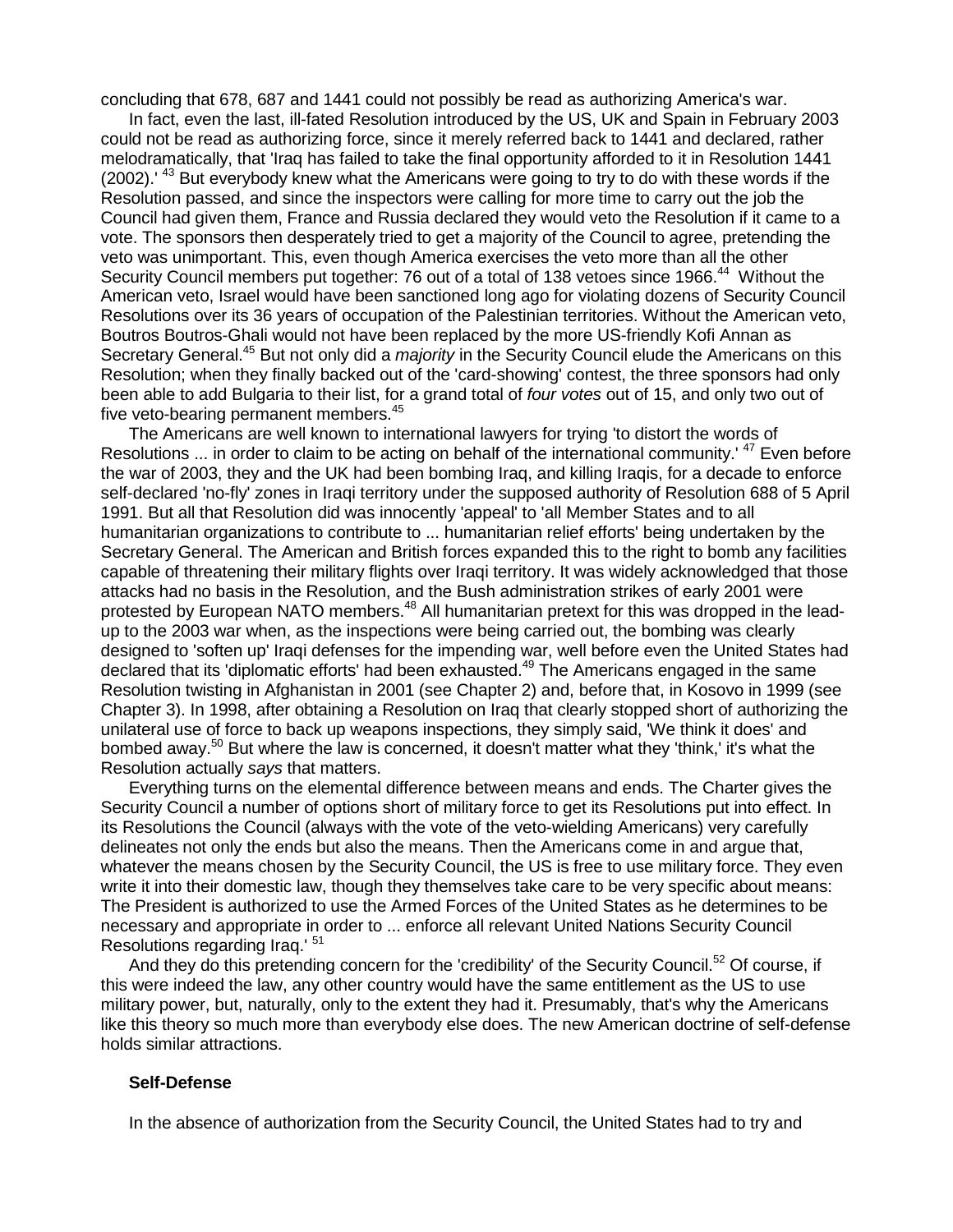squeeze its war into the 'inherent right of self-defense,' a right that, under Article 51 of the UN Charter, allows the use of military force without Security Council approval. Bush put it simply in his press conference of 6 March:

Secondly, I'm confident the American people understand that when it comes to our security, if we need to act, we will act, and we really don't need United Nations approval to do so.... when it comes to our security, we really don't need anybody's permission.<sup>53</sup>

The right of self-defense was central to the American justification for war in Afghanistan and is discussed in detail in Chapter 2. The problem with its use in the war against Iraq is that the notion of self-defense in international law, similar to the ordinary criminal law of any country, depends on there being an 'armed attack,' either actual or demonstrably imminent, so that there is no alternative but to respond with force. Furthermore, the United Nations Charter, while preserving the right of self-defense, limits it to cases where the Security Council has not yet intervened and taken measures to restore international peace and security, the idea being that international disputes are to be settled peacefully if possible, and that it is up to the Security Council to seek those peaceful alternatives. The reasons for these limits are moral: self-defense can justify the taking of life only where demonstrably necessary to save life. If there is a non-violent alternative, it must be taken. Hence the role of the Security Council. The law only allows self-help where there is no time to seek a collective peaceful solution.

Now the Americans knew that the accepted doctrine of self-defense under international law posed a problem for them if they wanted to invade Iraq, so as part of their war preparations they elaborated a new doctrine, which they called 'anticipatory' and 'pre-emptive,' but which Noam Chomksy has correctly pointed out is really *preventive.*<sup>54</sup> This was first publicly elaborated in a speech given by President Bush in June 2002 to the West Point Military Academy graduating class. In that speech, Bush claimed the right to respond militarily to threats before they 'fully materialize':

If we wait for threats to fully materialize we will have waited too long ... And our security will require all Americans to be forward looking and resolute, to be ready for preemptive action when necessary to defend our liberty and to defend our lives.<sup>55</sup>

In other words, not attacks, not even mere *threats* of attacks, but threats that haven't even fully materialized: *potential* threats. In September 2002, when Bush started to beat the war drums in earnest, the doctrine was elaborated in the so-called 'National Security Strategy of the United States':

Our enemies have openly declared that they are seeking weapons of mass destruction, and evidence indicates that they are doing so with determination ... And, as a matter of common sense and self-defense, America will act against such emerging threats before they are fully formed. The United States has long maintained the option of preemptive actions to counter a sufficient threat to our national security. The greater the threat, the greater is the risk of inaction - and the more compelling the case for taking anticipatory action to defend ourselves, even if uncertainty remains as to the time and place of the enemy's attack.<sup>56</sup>

### In his war speech of 17 March, Bush said:

The danger is clear: Using chemical, biological or, one day, nuclear weapons obtained with the help of Iraq, the terrorists could fulfill their stated ambitions and kill thousands or hundreds of thousands of innocent people in our country or any other.... In one year, or five years, the power of Iraq to inflict harm on all free nations would be multiplied many times over. With these capabilities, Saddam Hussein and his terrorist allies could choose the moment of deadly conflict when they are strongest. We choose to meet that threat now where it arises, before it can appear suddenly in our skies and cities. The cause of peace requires all free nations to recognize new and undeniable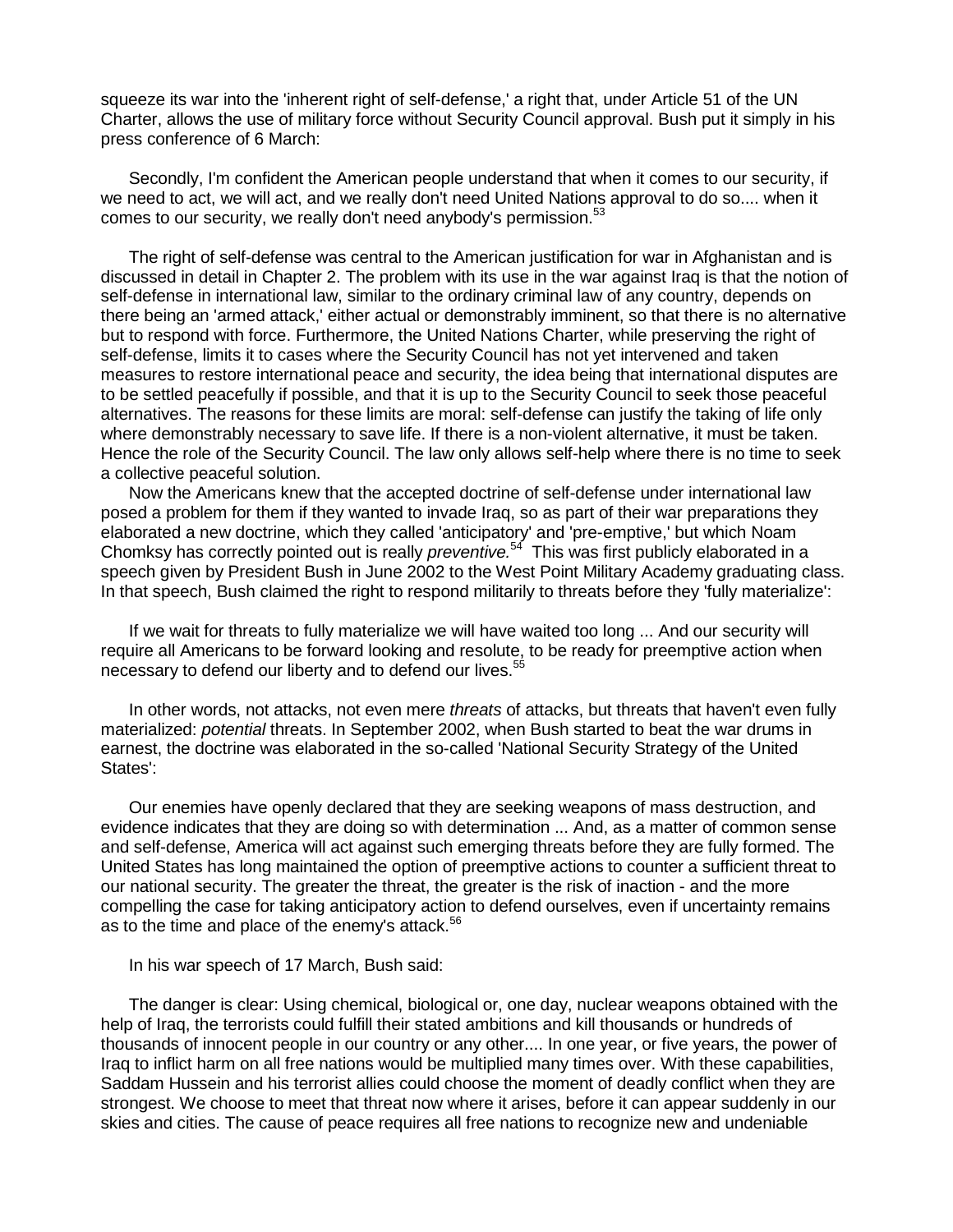realities.... Terrorists and terrorist states do not reveal these threats with fair notice in formal declarations. And responding to such enemies only after they have struck first is not self-defense. It is suicide.<sup>57</sup>

Not only did Bush provide no evidence that there was any action underway by Iraq to attack the United States or help others do so, or any plan to do so, he never even *claimed* this was the case. He claimed only that the fact that Iraq had such weapons made it a potential threat: 'one day, with the *help* of Iraq, the terrorists *could* fulfill' - 'in one year, or five years' - 'these *capabilities' - 'could*  choose.' Of course evidence for the existence of the weapons was non-existent as well; the inspectors and the US army turned up *nothing.* But even that was beside the point because international law has never accepted and could never accept the legally and morally nonsensical doctrine Bush elaborated.

There are two decisive reasons for this. Above all, the doctrine would justify the deliberate infliction of death and destruction on a massive scale where *no evidence* had been produced to show that this was necessary to prevent any broadly equivalent tragedy from befalling the people doing the inflicting. That would mean treating the lives of the people of the country attacked as less worthy of protection than the lives of the people of the attacking country, because it would displace all the risks onto them: to counter an unsubstantiated risk to the people of the attacking country (here the US), the people of the attacked country would be sentenced to death and destruction. You can imagine that international law cannot proceed on that assumption, even when the lives subject to the unsubstantiated risk are so precious as American lives. Secondly, the Bush doctrine is a disguise for the doctrine of Might Makes Right so thin that a child could see through it, because it would also theoretically give every country the right to attack the US, but no means to do so. The US has threatened the world with weapons of mass destruction for about 60 years now, since it dropped the atomic bombs on the civilians of Hiroshima and Nagasaki. It has the world's largest cache of weapons of mass destruction, however you care to define them. In the wildest delusionary fantasies of the American administration, the capabilities of Iraq to threaten anybody were infinitesimal compared to the threats the US brandishes every day. There is no law or morality without 'universalizability' which means the US would have to recognize the right of any country to act preventively against the US itself, and you won't find that in any of President Bush's speeches. So self-defense was not available here.

## **Humanitarian Intervention**

Though 'Iraqi Freedom' gave the 'Operation' its name, the object of freeing Iraqis came a distant third in the arguments of President Bush for the invasion. In his penultimate war speech of 6 March, Bush said 'The world needs him to answer a single question: Has the Iraqi regime fully and unconditionally disarmed, as required by Resolution 1441, or has it not?' 58 Bush did *not* say, 'Has the Iraqi regime stopped oppressing its people?' On the other hand he pledged, in the event of war, to protect innocent lives, bring food and medicine and, finally, to 'help that nation to build a just government after decades of brutal dictatorship. The form and leadership of that government is for the Iraqi people to choose. Anything they choose will be better than the misery and torture and murder they have known under Saddam Hussein ... We will be changing the regime of Iraq for the good of the Iraqi people.' In his 17 March speech Bush promised Iraqis:

We will tear down the apparatus of terror and we will help you to build a new Iraq that is prosperous and free. In free Iraq there will be no more wars of aggression against your neighbors, no more poison factories, no more executions of dissidents, no more torture chambers and rape rooms. The tyrant will soon be gone. The day of your liberation is near.<sup>59</sup>

Despite its low ranking in pre-invasion justifications for war, after the occupation turned up no evidence of weapons of mass destruction the 'liberation' of Iraq became the main *ex post facto*  argument for war. When mass graves dating from the first Gulf War started to be uncovered,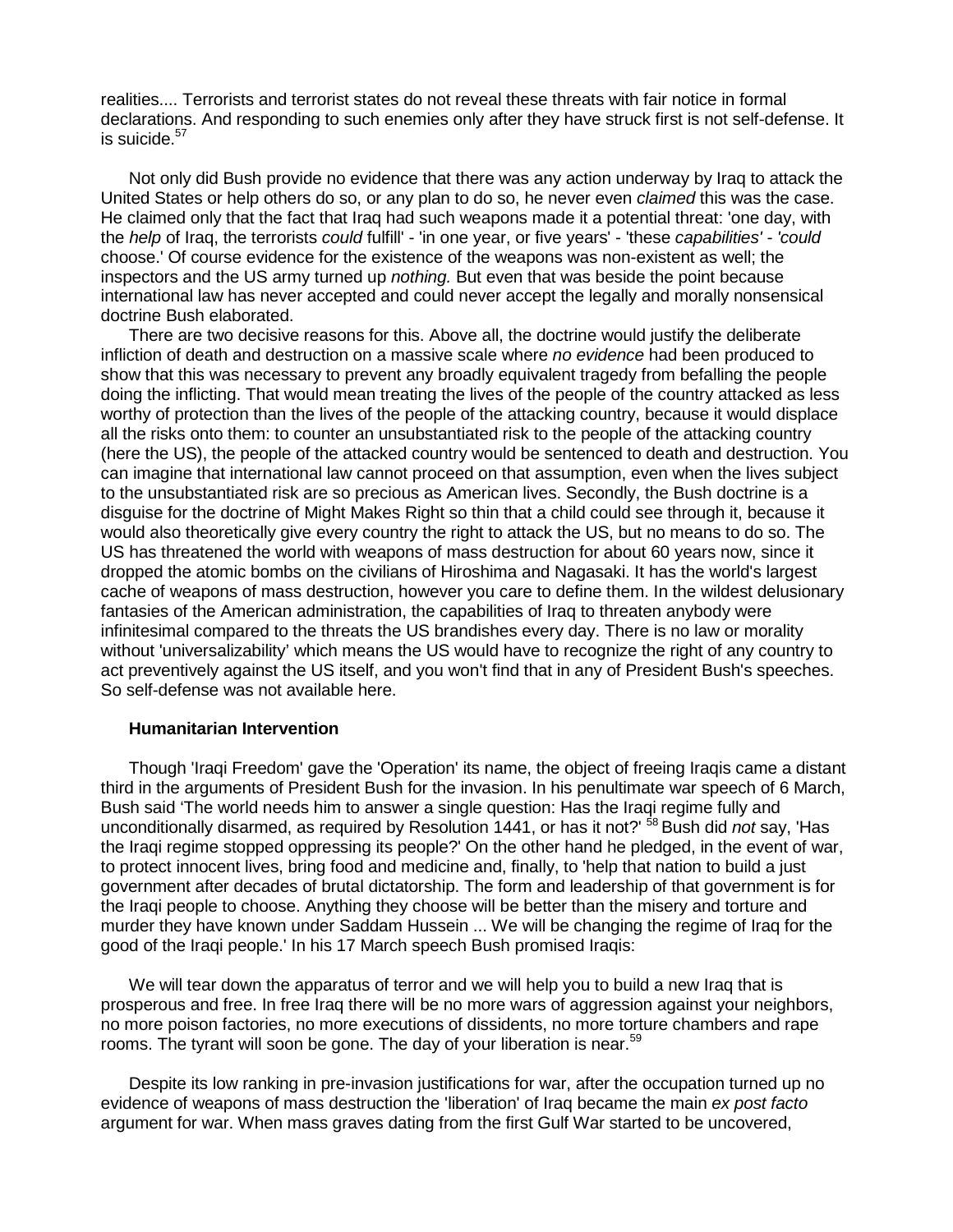Thomas Friedman wrote in the *New York Times:*

As far as I'm concerned, we do not need to find any weapons of mass destruction to justify this war. That skull, and the thousands more that will be unearthed, are enough for me. Mr. Bush doesn't owe the world any explanation for missing chemical weapons (even if it turns out that the White House hyped this issue). It is clear that in ending Saddam's tyranny, a huge human engine for mass destruction has been broken. The thing about Saddam's reign is that when you look at that skull, you don't even know what period it came from - his suppression of the Kurds or the Shiites, his insane wars with Iran and Kuwait, or just his daily brutality.<sup>60</sup>

When Tony Blair, under attack at home for misleading the British public on the weapons question, journeyed to Washington to be honored by the US Congress, his fallback was the same:

Can we be sure that terrorism and weapons of mass destruction will join together? Let us say one thing: If we are wrong, we will have destroyed a threat that, at its least, is responsible for inhuman carnage and suffering. That is something I am confident history will forgive.  $61$ 

'Humanitarian intervention' by military force was an important theme in the 1999 Kosovo war, and its legal status is discussed in detail in Chapter 3. To briefly anticipate that discussion, the main reason a claim of humanitarian intervention could never succeed in the Iraq war is that, as usual, what the Americans were claiming was a *unilateral* right of humanitarian intervention, whereas, if the right exists at all in international law, it exists only as a *collective* right; that is, one that can only be authorized by the Security Council, and, as we've just seen, the Security Council did not authorize this war. The obvious reason for restricting military intervention for humanitarian reasons to cases authorized by the Security Council is to give some assurance that it is not being abused to disguise aggressive war, which is exactly the use the Nazis made of it to justify the invasion of Poland that launched World War II. The drafters of the UN Charter had this and many other examples before their eyes when they gave the Security Council the exclusive responsibility for authorizing nondefensive wars.

There are indeed some proponents of a unilateral right to military intervention for humanitarian reasons, but, as the discussion in Chapter 3 will show, they are few and on virtually non-existent legal ground. And even these proponents lay down conditions that the Americans could never have hoped to meet in the case of Iraq. First there is the question of motivation. The US made it very clear that it would never have invaded Iraq purely to defend the human rights of its people. This was stated explicitly in the speeches of George W. Bush, and most succinctly by Secretary of Defense Donald Rumsfeld during his Iraq victory tour: 'Our coalition came to Iraq for a purpose - to remove a regime that oppressed your people and threatened ours.' <sup>62</sup> In other words, Saddam Hussein could have gone on oppressing his own people forever as far as the Americans were concerned, as long as he was not regarded as a threat to the American people, or, more frankly, their interests. Now, according to the advocates of unilateral humanitarian intervention, mixed motives are acceptable, as long as the non-humanitarian ones don't interfere with the humanitarian ones: 'collateral nonhumanitarian motives... should be such as to not impair or reduce the first paramount human rights objective of the intervention.<sup>' 63</sup> But there is plenty to show that the non-humanitarian motives for this war overwhelmed any incidental humanitarian ones. In the first place, the US and the UK seem to have made no plans whatever to actually care for the needs of the Iraqis once they had conquered the country. Though they made sure everything having to do with the oil industry and the secrets of the regime was secure, they evidently couldn't have cared less about the plundering of infrastructure and heritage that occurred 'under their noses.' Robert Fisk reported the following from Baghdad:

After days of arson and pillage, here's a short but revealing scorecard. US troops have sat back and allowed mobs to wreck and then burn the Ministry of Planning, the Ministry of Education, the Ministry of Irrigation, the Ministry of Trade, the Ministry of Industry, the Ministry of Foreign Affairs,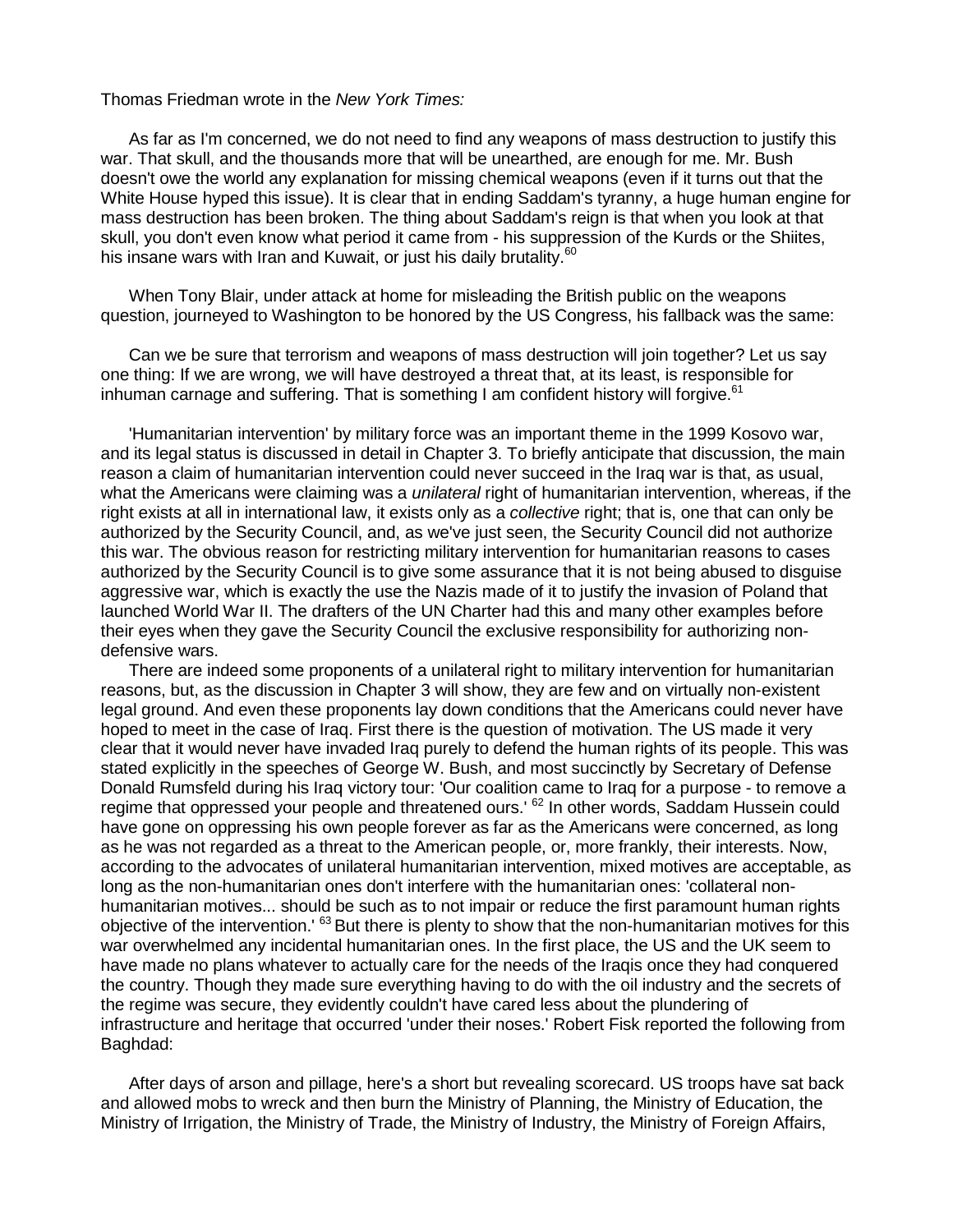the Ministry of Culture and the Ministry of Information. They did nothing to prevent looters from destroying priceless treasures of Iraq's history in the Baghdad Archaeological Museum and in the museum in the northern city of Mosul, or from looting three hospitals. The Americans have, though, put hundreds of troops inside two Iraqi ministries that remain untouched and untouchable because tanks and armoured personnel carriers and Humvees have been placed inside and outside both institutions. And which ministries proved to be so important for the Americans? Why, the Ministry of Interior, of course - with its vast wealth of intelligence information on Iraq - and the Ministry of Oil.<sup>64</sup>

One month after the war was declared won, the press was echoing human rights groups and reporting a 'descent into lawlessness' and 'chaos,' and the 'plundering of government property, often under the eyes of American soldiers ... most government ministries have been gutted.<sup>' 65</sup> According to the advocates of unilateral military humanitarian intervention, 'the final test will be whether human rights have been effectively restored as a result of the intervention.<sup>' 66</sup> But as the occupation wore on, it seemed that human rights had actually been *worsened* by the invasion, even taking into account the end of the Saddam Hussein regime. In the war's immediate aftermath, UNICEF reported that child malnutrition in Baghdad had almost doubled since before the war.<sup>67</sup> Iragi doctors were reporting an increase in infant mortality from the lack of clean drinking water, due to the unrestored electricity.<sup>68</sup> In one ghastly event, a nuclear power facility was looted for barrels by thirsty villagers who dumped their radioactive waste and used them to carry drinking water.<sup>69</sup> In September, the Iraqi Governing Council said it would be two years before electricity was back to pre-occupation levels *if someone* came up with 8 billion dollars.<sup>70</sup> And even that did not take into account the sabotage that was still blacking out the country in November. And electricity,' as one Baghdad merchant pointed out, 'means safety. It's-the chain of life.'  $^{71}$  In Baghdad the murder rate appeared to have increased to *ten times* its pre-war level - even before the car bombings started.<sup>72</sup> A Gallup poll of September 2003 reported that 94 per cent of Baghdadis still considered the city 'a more dangerous place than before the invasion.<sup> $73$ </sup>

Another reason the Iraq war would fail as a humanitarian intervention is because of the premium naturally placed by the theory (tendentious as it is) on the right of self-government ('Did the intervenor seek to dominate the target state in some way unrelated to humanitarian concerns?' <sup>74</sup>). President Bush had promised that 'the form and leadership of [their] government is for the Iraqi people to choose. Anything they choose will be better than the misery and torture and murder they have known under Saddam Hussein.' But that promise was quickly broken. As soon as the extent of opposition to the occupation became clear, plans for elections of an interim government were replaced by 'consultations' for an appointed 'Governing Council,' ultimately 'chosen' by the 'staff of American 'civil administrator' L. Paul Bremer III, also referred to in the press as 'viceroy,' who would have veto powers over any significant decisions.<sup>75</sup> In calling a halt to even local elections, Bremer declared that he was 'not opposed to [self-rule] ... I want to do it in a way that takes care of our concerns.' <sup>76</sup> The question of how long the coalition would stay in Iraq depended only *'in part* on how quickly the Iraqi people can write and approve a constitution.' <sup>77</sup> When the Governing Council quickly proved to be a farce that, most importantly, failed to give any legitimacy to the occupation, the Americans decided to dump it and demote the constitution-writing process to an 'interim' one. Instead, there would be an Afghanistan-style assembly in June 2004, which would 'elect' a provisional government, but there would be no actual elections, and the Americans would have an effective veto, via the Governing Council, over the choice of delegates to the assembly. The plan, immediately denounced by the Shiites, was explicitly part of a *longer,* not shorter, exit strategy and any new government was expected to 'invite' the US troops to stay.<sup>78</sup>

Also relevant in judging this war as a humanitarian intervention was American *complicity* in the oppressiveness of the Iraqi regime.79 Complicity argues against a right to humanitarian intervention on a number of grounds. It speaks to the sincerity of the motives, and above all it speaks to the crucial question of the necessity of the intervention. If the Americans were a big part of the problem, then non-military means of improving the lives of Iraqis were in their own hands. Thus, the relevance of all the reminders during the build-up to the war of how much the US had to do with what Iraq had become, starting with its support for the disastrous Iran-Iraq war of 1980-8. America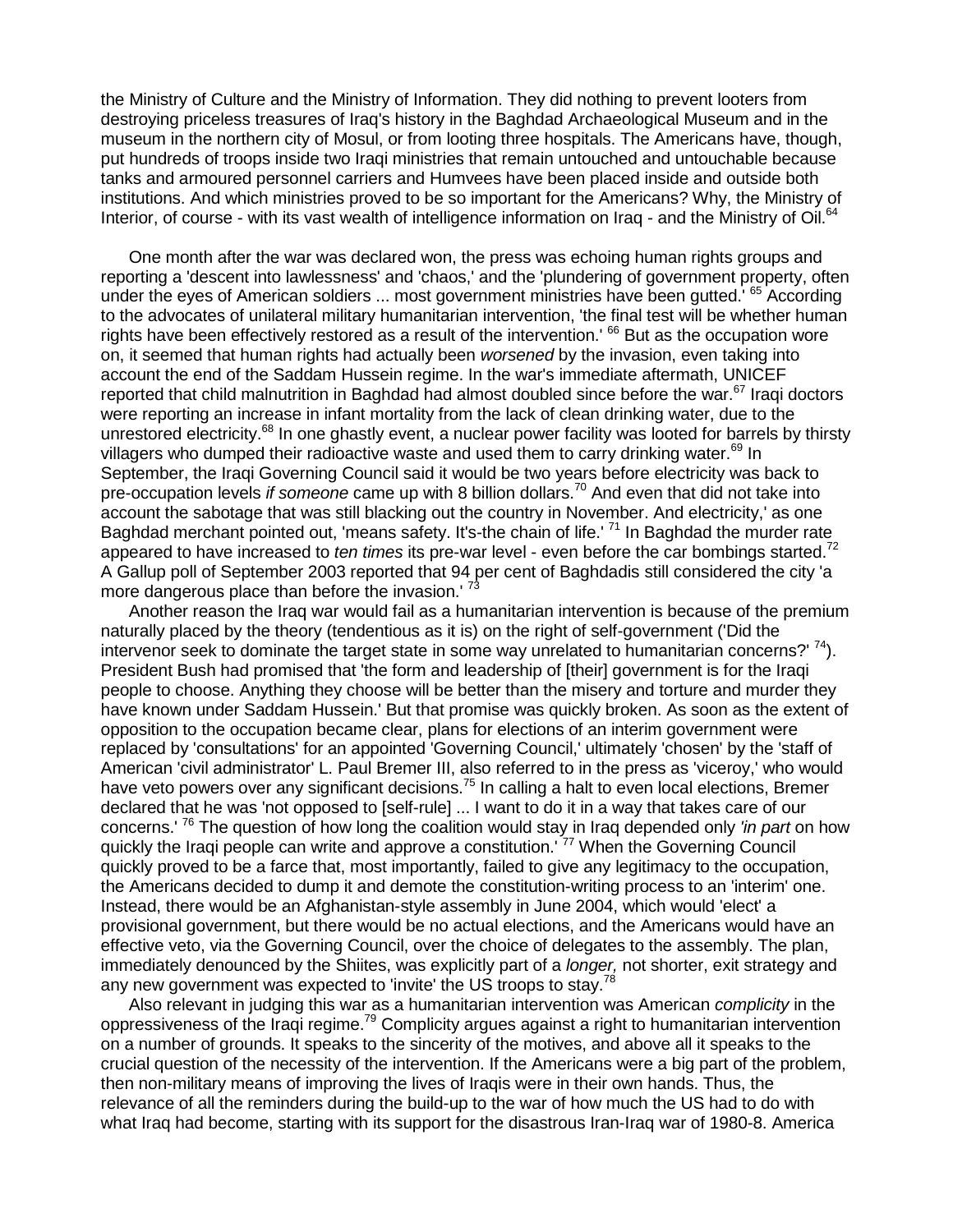played both sides of that war to some extent, but mainly kept it going by being a very helpful ally to the regime of Saddam Hussein, providing crucial economic, military and diplomatic support. The costs to both sides were enormous; a median estimate is about 800,000 dead.<sup>80</sup> The atrocities that have since been laid at the feet of Saddam Hussein - the wartime gas attacks against Iran and the Anfal campaign against the Kurds - now fatuously used by presidents and journalists to justify the war of 2003, were committed when the US was Saddam's good friend and benefactor, with a younger Donald Rumsfeld as the US emissary.<sup>81</sup> In those days the American attitude was 'It was just another way of killing people - whether with a bullet or Phosgene, it didn't make any difference.<sup>82</sup> The Iran-Iraq war was followed by the probably pretextual and certainly wildly excessive Gulf War.<sup>83</sup> A median estimate puts the Iraqi dead at 80,000 to 85,000, including about 3,000 civilians.<sup>84</sup> Civilian life support systems (water, energy, sewerage, agriculture, industry and transportation) were devastated. Then came the separatist uprising of Kurds and Shia, famously encouraged but not aided by the Americans, which led to brutal reprisals, the results of which were being unearthed in 2003 as justification for the latest war. This was followed by the pseudohumanitarian bombing campaign of the US and the UK, with its regular toll of civilian death, lasting through three American presidencies.<sup>85</sup>

Above all, there were the sanctions. Unlike the bombing, the sanctions had the explicit authorization of the Security Council, having been put in place before the attack that expelled Iraq from Kuwait. But they were maintained for twelve years by the veto power of the United States and enforced by its military and economic muscle. Though they gave the appearance of being renewed periodically by consent of the whole Security Council, what were actually renewed were the timelimited *exceptions* that allowed Iraq to sell some of its oil for food and other humanitarian supplies. Without these renewals, the blanket sanctions imposed in 1990 would have sprung back into effect. It was the US alone that was responsible for the maintenance of the sanctions regime.<sup>86</sup> Already in 1991, then Secretary General Perez de Cuellar, in an often-quoted speech on 'humanitarian intervention/ was warning that the 'primary victims' of economic sanctions in developing countries 'are the most vulnerable sections of the affected population - women and children, the poor and the infirm.' <sup>87</sup> In Iraq it was the children who were hit hardest. In 1996 UNICEF reported that 4,500 children under the age of five were dying monthly in Iraq from malnutrition, polluted water and lack of medicine, all traceable to the destruction that occurred during the war and the sanctions that made it impossible to restore sanitary and health services.<sup>88</sup> The UNICEF report put pressure on the US to ease the sanctions somewhat to allow a limited 'oil for food' program in which Iraq was allowed to sell a small amount of its oil. But even with these limits eased, the devastation of the Iraqi economy by the sanctions was such that UNICEF reported a rate of infant mortality in 1999 that was still double what it had been before the war. The death rate for children under five had risen to 131 per 1,000, from 56 per 1,000 before the economic sanctions. Infants less than one year old were now dying at a rate of 108 per 1,000, up from 47 per 1,000.<sup>89</sup> By 2001, America's NATO allies were publicly stating their disgust at the sanctions.<sup>90</sup> Tariq Ali wrote of them in 2000: 'Clinton and Blair are personally responsible for deaths of hundreds of thousands of small children, callously slaughtered to save their joint "credibility" ... Since without America and Britain, the blockade would have been lifted long ago, the role of other Western leaders, craven though it is, need not be reckoned.'  $91$  The US and the UK tried to blame the effect of the sanctions on the spending habits of the government - 'Saddam's palaces' - but even those who believed that the 'primary responsibility for this disaster is Saddam's' had to admit that 'the UN, an increasingly divided UN we should add, has become a secondary perpetuator of it.' <sup>92</sup> In this case 'divided' meant the US and the UK against the rest. And the simple fact is that, without these sanctions, those children would not be dead. The American-led embargo, wrote John Pilger in opposition to America's humanitarian war of 2003, was 'every bit as barbaric as the dictatorship over which Iraqis have no control.' <sup>93</sup>

The first act of the Iraqi Governing Council 'chosen by Bremer's staff was to declare the American overthrow of the Saddam Hussein regime a national holiday.<sup>94</sup> Even those who opposed the occupation - the great majority of Iraqis by every indication - even some of those who opposed it violently, were happy to see Saddam gone; and if not Saddam, then at least the sanctions.  $95$  But, given American complicity in the brutality of this regime, to justify the invasion on this account would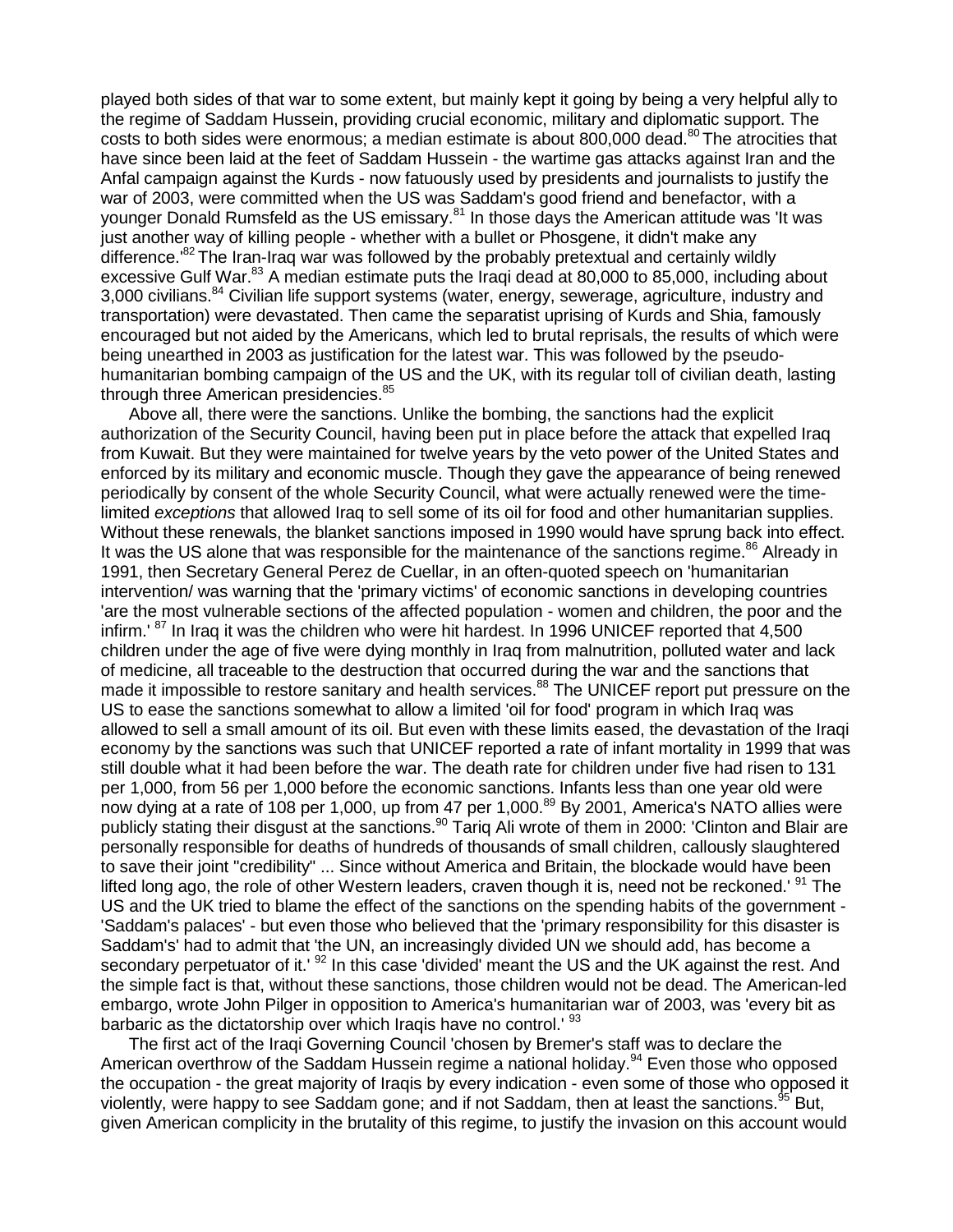be like the guy who hit his head with a hammer because it felt so good when he stopped. If America really had the human rights of Iraqis at heart and did not merely want, as Pilger argued, 'a more compliant thug to run the world's second greatest source of oil,' it would have done things very differently. It would have worked through and not against the United Nations, and its first order of business would have been to lift the sanctions and end Iraq's isolation. It would have sought peaceful means to rebuild prosperity and human rights in Iraq on the basis of the country's enormous natural wealth and advanced level of development; this is called 'engagement' when there is no ulterior motive for going to war. It is difficult to imagine how military action could ever sincerely have been thought useful to the people of Iraq, given the horrifying costs and the 'quagmire' that had to be entailed by the sudden overthrow, by foreign armies, of a strong government firmly based in the country's traditional ruling group (Arab Sunnis, with about one quarter of the total population) - even if that government was hated by the rest of the country. 'No problem of political and social structure, in the Middle East or elsewhere, can be resolved by a war,' wrote Italian journalist Rossana Rossanda the day after the attack on Italian military headquarters that left 19 Italians and 13 Iraqis dead. To the contrary. It can only make matters worse.' <sup>96</sup> This simple proposition is so widely understood that the US would not have had a prayer making the case for war to even its own people, let alone the UN, if it had argued on exclusively humanitarian grounds *beforehand.* But a sincere 'humanitarian war,' if such a thing were even imaginable, would have been rather more painstakingly prepared, one imagines, with a view to ensuring that post-war Iraq was indeed a better place to live for the Iraqis who survived it. It would have to have been a *whole lot* better to justify these costs. Even the legal ideologists of humanitarian war say it should be permissible 'only in the face of ongoing or imminent genocide, or comparable mass slaughter or loss of life/ something nobody claimed was the case with  $Iraq<sup>97</sup>$  In other words, a humanitarian war would not have squandered tens of thousands of lives to punish a regime for atrocities far in the past or as an exercise in wishful thinking for the future. Iraq is a good example of why the law does not accept unilateral humanitarian intervention under any circumstances, a matter explored fully in Chapter 3.

That America's war on Iraq was a flagrant violation of the Charter of the United Nations was implicitly corroborated by the pundits who thought it appropriate to conclude from it that the fundamental legal prohibitions in the Charter on making war were no longer valid: 'It is hard to avoid the conclusion that the Charter provisions governing use of force are simply no longer regarded as binding international law.' <sup>98</sup> But what would that leave of a treaty whose very first commitment is 'to save succeeding generations from the scourge of war'? So others have concluded that it is the United Nations Charter itself that is no longer valid, that it has gone the way of the Covenant of the League of Nations.<sup>99</sup> Pentagon guru Richard Perle drew this conclusion and 'thanked God' for it.<sup>100</sup>

This may all be a bit premature, of course, and even wishful thinking on the warmongers' part; but even if it were true, it would take nothing of significance away from the supreme criminality of this war or America's other aggressive wars. The Nuremberg judgment pre-existed the Charter and it was based on a moral logic that cannot be refuted by the mere fact of supreme criminals going unpunished. Murder is still murder, even if America manages to get away with it. What the meaning is of an international criminal law that systematically *lets* them get away with it is a more complicated question.

# **Endnotes**

1. 'No matter what the whip count is, we're calling for the vote ... It's time for people to show their cards..." Associated Press; '"We're Calling for the Vote" at U.N., Bush Says', *Washington Post, 7* March 2003, p. A18.

2. *Toronto Star,* 24 June 2003, p. D18.

3. Iraq Body Count, *Adding indifference to injury, 7* August 2003 <www.iraqbodycount. net/editorial\_aug0703.htm>.

4. Laura King, 'Baghdad's Death Toll Assessed,' *Los Angeles Times,* 18 May 2003 <www. Iatimes.com/la-war-iraqideadl8mayl8,l,5937098>.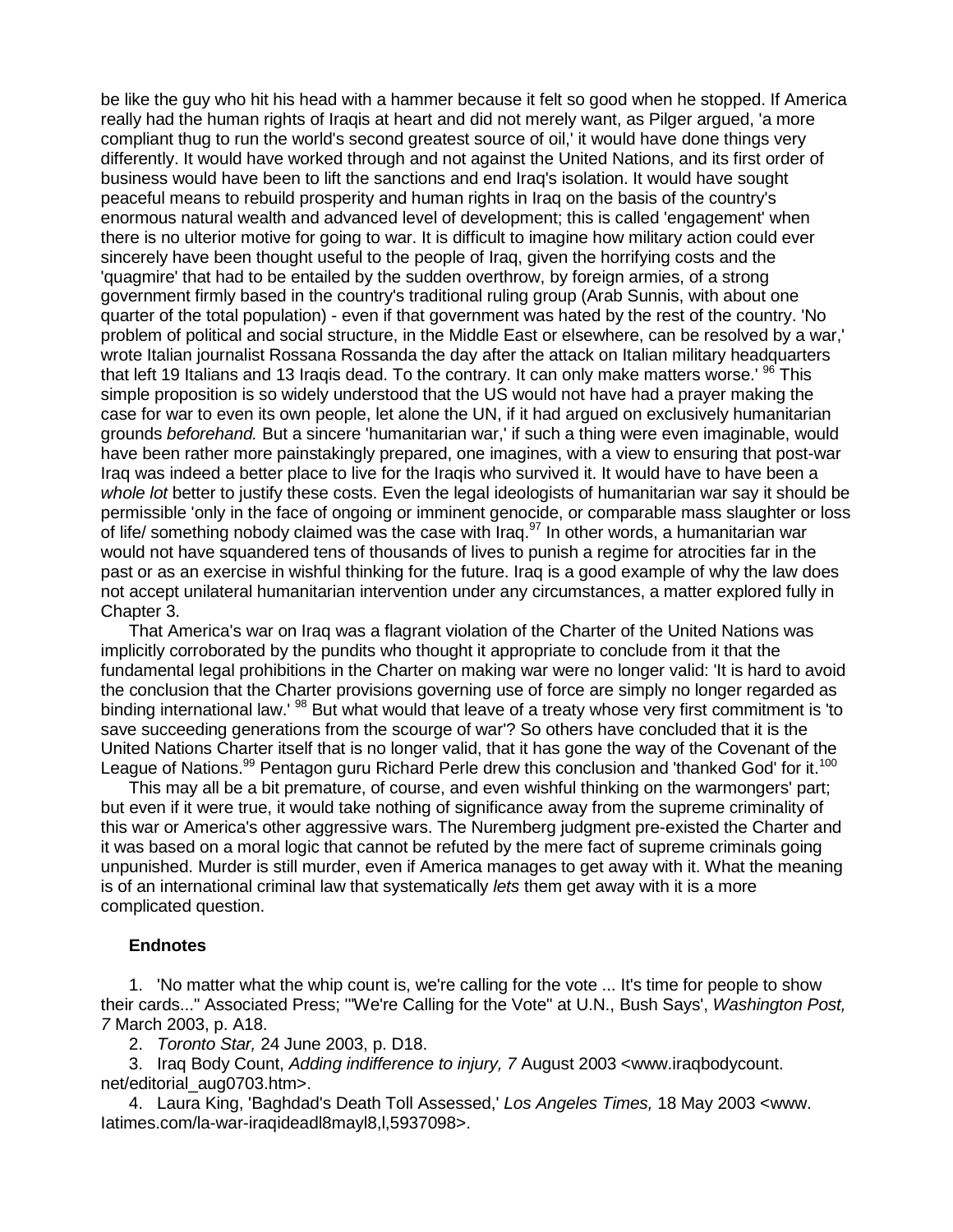5. Reuters, 'Casualties so far,' *Guardian,* 23 April 2003 <www.guardian.co.uk/Iraq/ Story/0,2763,928043,00.html>.

6. John M. Broder, 'A Nation at War: The Casualties; Number of Iraqis Killed May Never Be Determined,' *New York Times,* 10 April 2003, p. B1; The Project on Defense Alternatives estimated the total Iraqi death toll up to only 20 April 2003 at between 11,000 and 15,000 Iraqis, of which 3,200 to 4,300 were 'noncombatant civilians': Carl Conetta, *The Wages of War: Iraqi Combatant and Noncombatant Fatalities in the 2003 Conflict,* Project on Defense Alternatives, 20 October 2003 <www.comw. org/pda/0310rm8.html>.

7. Alissa J. Rubin and Patrick J. McDonnell, 'U.S. Gunships Target Insurgents in Iraq Amid Copter Crash Inquiry,' *Los Angeles Times,* 19 November 2003 <www.latimes. com/news/nationworld/world/la-fg-iraql9novl9,1,436097.story).

8. Associated Press, 'At Least 4 Killed in Bombing in Northern Iraq', 20 November 2003 www.nytimes.com/2003/ll/20/international/middleeast/20WIRE-IRAQ. html

9. Borzou Daragahi, 'Major assault targets Saddam loyalists,' *Toronto Star,* 13 June 2003, p. A12.

10. 'America's Image Further Erodes, Europeans Want Weaker Ties/ *Pew Center for the People and the Press,* 18 March 2003 <people-press.org/reports/display. php3?ReportID=175>.

11. Mo Mowlam, 'The real goal is the seizure of Saudi oil', *Guardian,* 4 September 2002 <www.guardian.co.uk/Print/0,3858,4494686,00.html>.

12. Jay Bookman, 'The President's real goal in Iraq', *The Atlanta Journal-Constitution, 29*  September 2002, p. Fl.

13. Remark attributed to Michael Ledeen, holder of the Freedom Chair at the American Enterprise Institute, by his friend and colleague, *National Review* editor Jonah Goldberg, 'Baghdad Delenda Est, Part Two/ *National Review Online,* 23 April 2002

<www.nationalreview.com/goldberg/goldberg042302.asp>.

14. *Nuremberg Tribunal Judgment,* 1946, p. 26.

15. Robert H. Jackson, *The Nuremberg Case as Presented by Robert H. Jackson, Chief of Counsel for the United States, Together With Other Documents* (New York: Cooper Square Publishers Inc., 1971), pp. 82-4 (emphasis added).

16. <www.un.org/law/ilc/texts/nurnberg.htm>.

17. Bernard D. Meltzer, 'Comment: A Note on some aspects of the Nuremberg Debate/ *University of Chicago Law Review* 14 (1946-7) pp. 460-1 (emphasis added).

18. Human Rights Watch, 'Iraq: Warring Parties Must Uphold Laws Of War/ New York, 19 March 2003 <www.hrw.org/press/2003/03/us0319031tr.htm>; Amnesty International Press Release, 'Iraq: military action could trigger civilian and human rights catastrophe/ AI INDEX: MDE

14/029/2003, 20 March 2003 <web.amnesty. org/library/Index/engMDE140292003?Open?Open>. 19. Amnesty International Press Release, 'United States of America, International standards for all/ AI INDEX: AMR 51/045/2003, 25 March 2003.

20. United States Department of Defense, News Transcript, 'Briefing on Geneva Convention, EPW's and War Crimes/ 7 April 2003 <www.defenselink.mil/news/ Apr2003/t04072003j:407genv.html>.

21. Human Rights Watch, 'Iraq: Feigning Civilian Status Violates the Laws of War/ 31 March 2003, New York <www.hrw.org/press/2003/03/iraq033103.htm>.

22. Brian Knowlton, 'Army Defends Soldiers Who Killed Civilians at Checkpoint', *International Herald Tribune,* 1 April 2003, <www.nytimes.com/2003/04/01/ international/middleeast/01CND-CIVIL.html?ex=1054353600&en=50150403e2b3 lcba&ei=5070>; William Branigin, 'A Gruesome Scene on Highway 9,' *Washington Post,* 1 April 2003, p. A01.

23. The newspaper account does not mention self-defense; I'm quoting from my notes of the televised press conference.

24. BBC News World Edition, 'Iraqis killed in Falluja protest', 29 April 2003 <news. bbc.co.uk/2/hi/middle\_east/2984663.stm>.

25. '[Although the details of the doctrine may vary from state to state, virtually every jurisdiction precludes aggressors from claiming self-defense.' *Woods v. Solem* 891 F.2d 196 1989 (United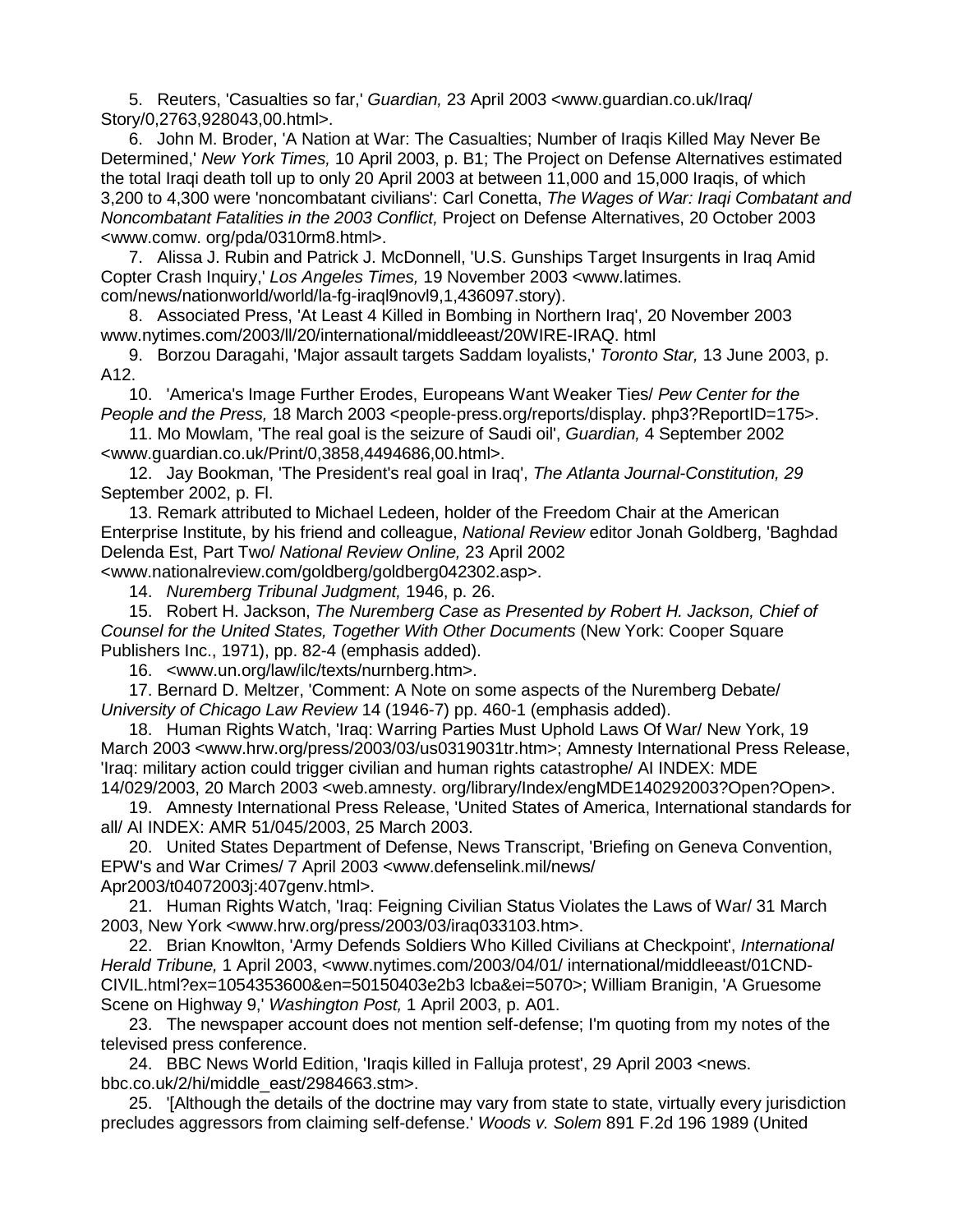States Court of Appeals); see also John S. Baker, Jr., 'Criminal Law - Defenses - The Aggressor Doctrine/ *Louisiana Law Review* (1984), vol. 45, p. 251, and Christine Gray, *International Law and the Use of Force* (Oxford University Press, 2000), pp. 101-2.

26. Robert Fisk, 'Were these deaths mishap, or murder?, Attacks don't reflect well on the U.S./ *Toronto Star,* 9 April 2003, p. A10.

27. John Pilger, 'Iraq. Crime Against Humanity/ Znet, 10 April 2003 <www.zmag. org/content/showarticle.cfm?SectionID=15&ItemID=3426>.

28. Human Rights Watch, 'Letter to US Regarding the Creation of a Criminal Tribunal for Iraq.' Press Release, 15 April 2003 <www.hrw.org/press/2003/04/ iraqtribuna!0415031tr.htm>; Timothy Garton Ash, 'What's to be done now?' *Guardian Weekly,* 17-23 April 2003, p. 13.

29. Elisabeth Bumiller, 'U.S. Names Iraqis Who Would Face War Crimes Trial/ *New York Times,* 16 March 2003, <www.nytimes.com>; Security Council Resolution 1483 of 22 May 2003, Preamble and paragraph 3.

30. Agence France Presse, 'Greek lawyers to sue Britain for Iraq crimes against Humanity/ 23 May 2003 <www.ptd.net/webnews/wed/cy/Qiraq-greece-britain-icj.RPfR\_DyN.html>.

31. 'International Appeal against the Pre-emptive Use of Force Signed by 350 Jurists and Lawyers from 40 countries/ <www.peacelawyers.ca/Documents/IALANA \_appeal\_Fb\_2003.pdf >; International Commission of Jurists: 'This Illegal War Must be Conducted Lawfully: The ICJ condemns the illegal invasion of Iraq in the clear absence of Security Council authority - this constitutes a great leap backward in the international rule of law/

<www.icj.org/news.php3?id\_article=2774&lang=en>; Canadian professors of international law, 'Military action in Iraq without Security Council authorization would be illegal/

<www.peacelawyers.ca/Documents/ Iraq\_Canadian\_law\_profs\_English.pdf>; British and French Lawyers Statement, 'War would be illegal/ *Guardian, 7* March 2003, <www.guardian.co.uk/Iraq/ Story/0,2763,909314,00.html>; European Association of Lawyers for Democracy and World Human Rights, 'Appeal to the European Governments and the UN Security Council/

<www.ejdm.de/stop%20the%20war.htm>; Richard Norton-Taylor, 'A large majority of international lawyers reject the government's claim that UN Resolution 1441 gives legal authority for an attack on Iraq/ *Guardian,* 14 March 2003 <www.guardian.co.uk/analysis/story/0,3604,914021,00.html>; Contra: BBC News World Edition, 'Attorney General's Iraq response/ 17 March

2003<news.bbc.co.uk/2/hi/uk\_news/politics/2857347.stm>. 32. Preamble to the Charter of the United Nations.

33. Article 2.2 of the Charter of the United Nations.

34. 'Bush: Leave Iraq within 48 hours,' 17 March 2003 <www.cnn.com/2003/WORLD/ meast/03/17/sprj.irq.bush.transcript>.

35. Emphasis added.

36. Emphasis added.

37. United Nations Security Council, 'Identical Letters Dated 6 April 1991 from the Permanent Representative of Iraq to the United Nations, Addressed Respectively to the Secretary-General and President of the Security Council.' S/22456, 6 April 1991.

38. The UN Resolution on Iraq/ *Guardian,* 3 October 2002 <www.guardian.co.uk/ Iraq/Story/0,2763,803467,00.html> (emphasis added).

39. Julian Borger and Rory McCarthy, 'Shift on inspections in bid to win over France,' *Guardian,*  18 October 2002 <www.guardian.co.uk/Iraq/Story/0,2763,814509,00. html>.

40. Campaign Against Sanctions on Iraq, 'UN Security Council Resolutions relating to Iraq: 1441,' 8 November 2002 <www.casi.org.uk/info/scriraq.html>; US/UK draft of 25 October 2002 <www.casi.org.uk/info/usdraftscr021025.pdf>.

41. Vienna Convention on the Law of Treaties, Articles 60 and 62(a) <www.un.org/ law/ilc/texts/treaties.htm>; Glen Rangwala, 'Does a "material breach" of SCR687 justify an invasion?' Campaign Against Sanctions on Iraq, 22 August 2002 <www. casi.org.uk/discuss/2002/msg01239.html>.

42. Associated Press, '"We're Calling for the Vote" at U.N., Bush Says.'

43. 'Text of the U.S.-British-Spanish draft Resolution on Iraq/ 24 February 2003 <www.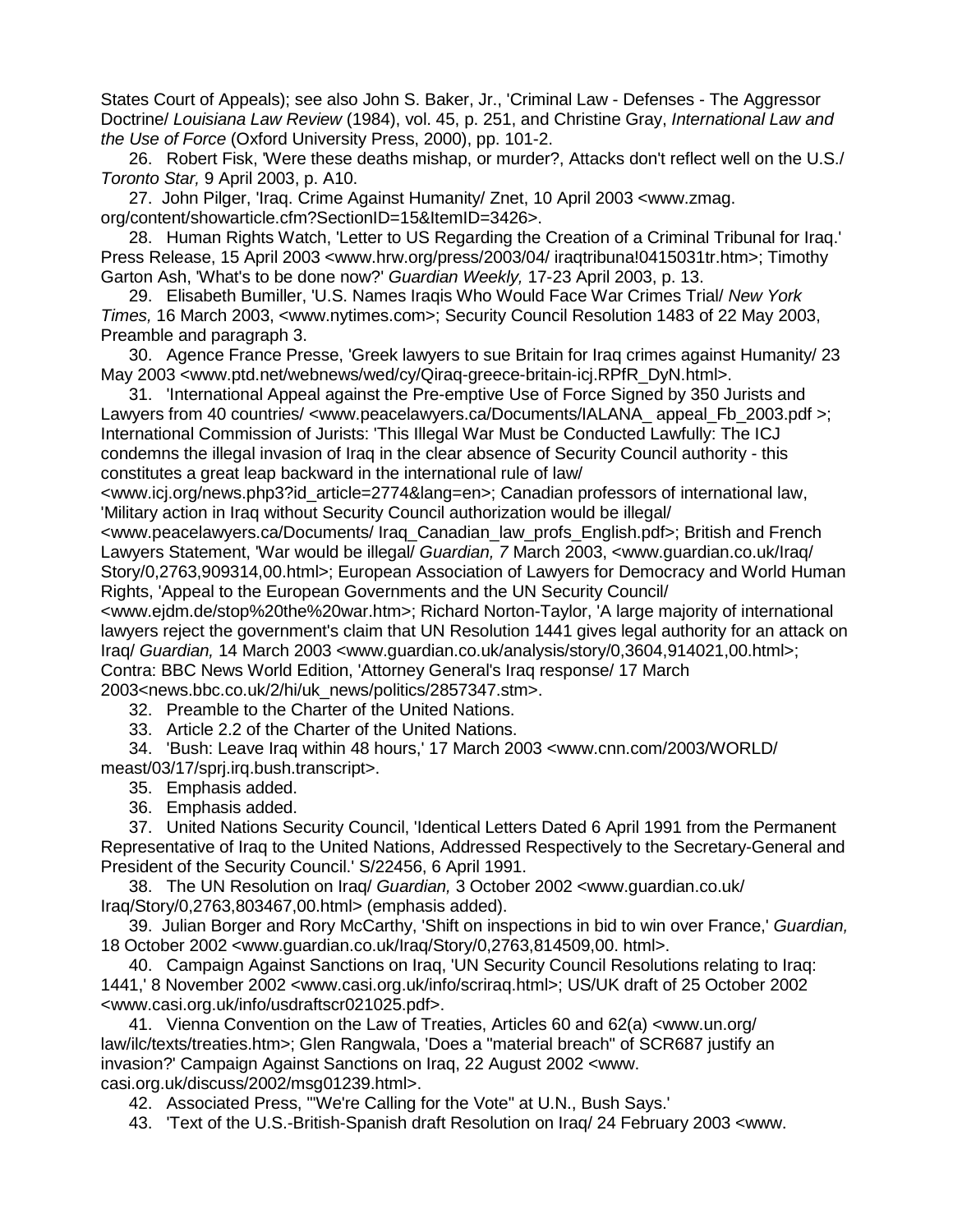caci.com/homeland\_security/un\_res\_2-24-03.shtml>.

44. Global Policy Forum, 'Changing Patterns in the Use of the Veto in the Security Council' <www.globalpolicy.org/security/data/vetotab.htm>.

45. See Chapter 3

46. 'Diplomacy fails to break deadlock on Iraq/ *Guardian,* 11 March 2003 <www. guardian.co.uk/Iraq/Story/0,2763,912050,OO.html>; Giles Tremlett, 'Taking diplomacy to the wire/ *Guardian,* 17 March 2003 <www.guardian.co.uk/Iraq/ Story/0,2763,916137,00.html>.

47. Christine Gray, 'From Unity to Polarization: International Law and the Use of Force against Iraq' (2002), 13 *European Journal of International Law* 1, p. 9.

48. Christine Gray, 'After the Ceasefire: Iraq, the Security Council and the Use of Force' (1994), *6SBritish Yearbook of International Law* 135; *International Herald Tribune,* 20 February 2001, p. 1.

49. Bradley Graham, 'Air Defense Units in Southern Iraq Hit Hard. U.S. "No-Fly" Patrols Have Struck All Fixed Sites, Commander Says/ *Washington Post, 9* March 2003, p. A21; Peter Baker, 'Casualties of an "Undeclared War": Civilians Killed and Injured as U.S. Airstrikes Escalate in Southern Iraq/ *Washington Post, 22* December 2002, p. A01; Michael R. Gordon, 'U.S. Attacked Iraqi Defenses Starting in '02,' *New York* Times, 20 July 2003, p. 1.

50. Security Council Resolution 1154 of 2 March 1998; Phyllis Bennis, 'Deja Vu All Over Again.../ 15 October 2002 <www.zmag.org/ZNET.htm>.

51. United States Congress, Authorization for Use of Military Force Against Iraq Resolution of 2002, Joint Resolution H.J. Res. 114,10 October 2002, Section 3(a)(2)

<www.usembassy.it/file2002\_10/alia/a2101002.htm>.

52. *Doonesbury,* 8 October 2002: 'Hey Mr. President, How'd That Great Line Of Yours Go? The One That Cracked Up The Joint Chiefs Today?' 'No. Karl, No...' Tell! Tell!' 'Okay, Okay. I Told Them We Had To Invade Iraq Because I Was Worried Sick About The U.N.'s Credibility.' 'Ha!! Ha! Ha! Ha! Ha! Ha!' 'He Killed The Chiefs With That One! Killed!' 'Well, Everyone Was Being Soo Serious.'

53. Associated Press, '"We're Calling for the Vote" at U.N., Bush Says.'

54. This is not pre-emptive war; there is a crucial difference. Pre-emptive war has a meaning, it means that, for example, if planes are flying across the Atlantic to bomb the United States, the United States is permitted to shoot them down even before they bomb and may be permitted to attack the air bases from which they came.' Noam Chomsky and V. K. Ramachandran, 'Iraq is a trial run/ *Frontline India,* 2 April 2003

<www.zrnag.org/content/showarticle.cfm?SectionID=15&ItemID=3369>.

55. Text of Bush's Speech at West Point/ the *New York Times* on the Web, 1 June 2002 <www.nytimes.com/2002/06/01/international/02PTEX- WEB.html?pagewanted= print&position=top>.

56. *The National Security Strategy of the United States of America,* September 2002, <www. whitehouse.gov/nsc/nss. pdfx

57. 'Bush: Leave Iraq within 48 hours.'

58. Associated Press, '"We're Calling for the Vote" at U.N., Bush Says/

59. 'Bush: Leave Iraq within 48 hours.'

60. Thomas L. Friedman, The Meaning of a Skull/ *New York Times,* 27 April 2003, section 4, p. 13.

61. 'Blair's Address to a Joint Session of Congress/ 17 July 2003 <www.nytimes.

com/2003/07/17/international/worldspecial/l 7WEB-BTEX.html>.

62. Alan Freeman, 'Rumsfeld takes victory tour/ *Globe and Mail, 1* May 2003, pp. Al, A14.

63. Fernando R. Teson, *Humanitarian Intervention: An Inquiry into Law and Morality* (New York: Transnational Publishers, Inc., 1997), pp. 121-2.

64. Robert Fisk, 'Americans defend two untouchable ministries from the hordes of looters/ *Independent,* 14 April 2003 <www.robert-fisk.com/articles229.htm>.

65. Susan Sachs and Edmund L. Andrews, 'Iraq's Slide Into Lawlessness Squanders Good Will for U.S.' *New York Times,* 18 May 2003, section 1, p. 1.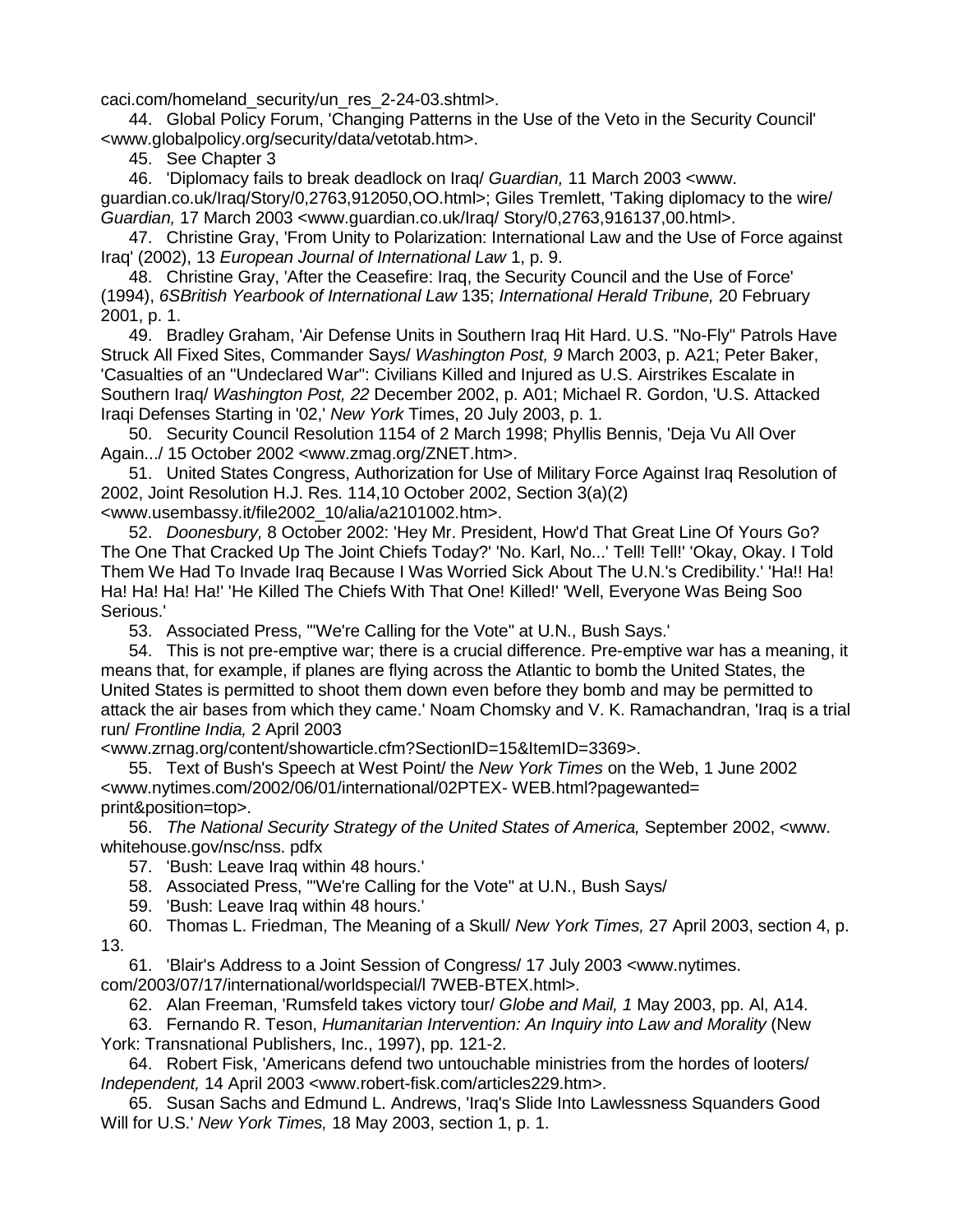66. Teson, *Humanitarian Intervention,* pp. 121-2.

67. UNICEF, 'Iraq survey finds child health sliding/ 13 May 2003 <www.unicef.org/ newsline/2003/03pr34iraq.htm>.

68. Mark MacKinnon, 'Children's Health in Crisis, Iraqi doctors say/ *Globe and Mail,* 28 June 2003: A13.

69. Patrick E. Tyler, 'Barrels Looted at Nuclear Site Raise Fears for Iraqi Villagers/ *New York Times,* 8 June 2003, p. 1.

70. Agence France Presse, 'Power restoration to take two years/ *Dawn* (Pakistan) 14 September 2003 <www.dawn.com/2003/09/14/intl.htm>.

71. Neela Banerjee, 'No Power, No Rebirth in Iraqi Business/ *New York Times,* 25 May 2003, p. BU 1.

72. Rajiv Chandrasekaran, Troubles Temper Triumphs in Iraq/ *Washington Post,* 18 August 2003, p. A01.

73. Walter Pincus, 'Skepticism About U.S. Deep, Iraq Poll Shows Motive for Invasion Is Focus of Doubts/ *Washington Post,* 12 November 2003, p. A18.

74. Teson, *Humanitarian Intervention,* p. 122.

75. Chandrasekaran, Troubles Temper Triumphs in Iraq'; Patrick E. Tyler, 'Iraqis Will Join Governing Council U.S. Is Setting Up/ *New York Times,* 8 July 2003 <www. nytimes.com/2003/07/08/international/worldspecial/08IRAQ.html>.

76. William Booth and Rajiv Chandrasekaran, 'Occupation Forces Halt Elections Throughout Iraq/ *Washington Post,* 28 June 2003, p. A20.

77. L. Paul Bremer III, The Road Ahead in Iraq - and How to Navigate It/ *New York Times,* 13 July 2003, p. WK13 (emphasis added).

78. Rajiv Chandrasekaran, Top Cleric Faults U.S. Blueprint For Iraq/ *Washington Post, 27*  November, 2003, p. A01; 'Alternatives to Iraqi Council Eyed/ *Washington Post, 9* November 2003, p. A01; Joel Brinkley, 'Iraqis in Accord on Fast Schedule to Regain Power/ *New York Times,* 16 November 2003, p. 1.

79. On complicity in war crimes see Peter Stoett, 'Unpunished Complicities of Genocide/ *Conference: The Canadian Highway to the International Criminal Court* (Canadian Institute for the Administration of Justice: Montreal, 1 May 2003).

80. Matthew White, 'Death Tolls for the Man-made Megadeaths of the Twentieth Century' <users.erols.com/mwhite28/warstat2.htm#Iran-Iraq>.

81. Kenneth Roth, 'Indict Saddam/ *Wall Street Journal, 22* March 2002 <hrw.org/ editorials/2002/iraq\_032202.htm>; Glen Rangwala, 'Who armed Saddam?' *Labour Left Briefing,*  October 2002 <middleeastreference.org.uk/llb020916a.html>.

82. Research Unit for Political Economy, 'Behind the War on Iraq/ *Monthly Review,* vol. 55 no. 1, May 2003, page 20 at 31; David Morgan, 'Ex-U.S. official says CIA aided Baathists/ *Toronto Star,*  20 April 2003, p. F3; Michael Dobbs, 'U.S. Had Key Role in Iraq Buildup/ *Washington Post,* 30 December 2002, p. A01.

83. Rahul Mahajan, *The New Crusade: America's War on Terrorism* (New York: Monthly Review Press, 2002), p. 106; Peter Gowan, *The Global Gamble: Washington's Faustian Bid for World Dominance* (London: Verso, 1999), pp. 156-7.

84. Matthew White, 'Death Tolls for the Man-made Megadeaths of the Twentieth Century.'

85. William M. Arkin, 'America Cluster Bombs Iraq,' *Washington Post online, 26* February 2001; Michael Smith, '100 jets join attack on Iraq/ *Daily Telegraph,* 6 September 2002 <www.telegraph.co.uk/news/main.jhtml7xmt/news/2002/09/06/wirq06. xml&sSheet=/portal/2002/09/06/ixport.html>.

86. Michael Byers, 'The Shifting Foundations of International Law: A Decade of Forceful Measures against Iraq,' (2002), *European Journal of International Law,* vol. 13, p. 21. Security Council Resolution 986 (1995), paragraph 3.

87. United Nations Press Release, 'Secretary-General's Address at the University of Bordeaux' (SG/SM 4560 24 April 1991), p. 5.

88. *New York Times, 29* October 1996, p. A8.